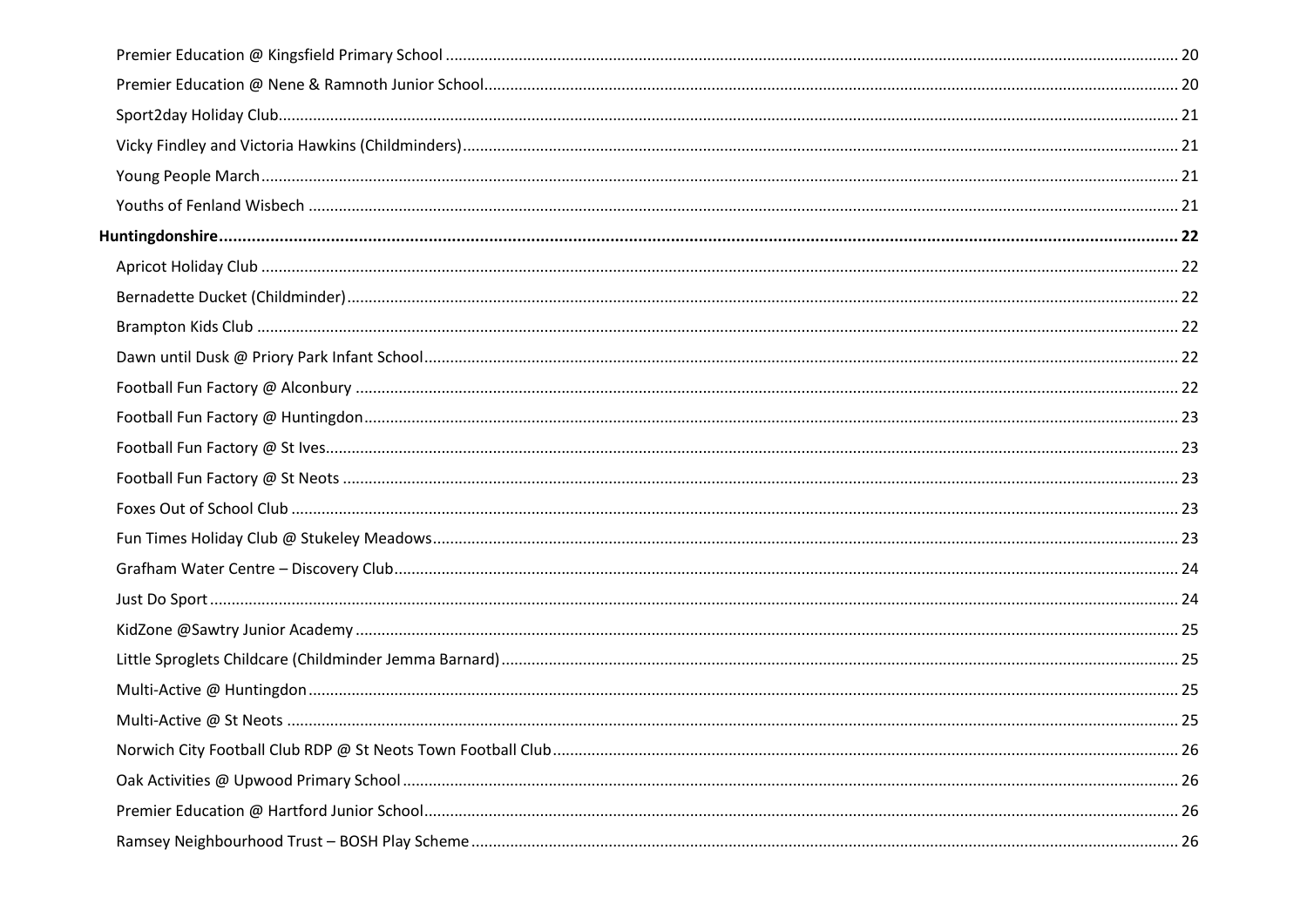| harndr  |  |
|---------|--|
| Young T |  |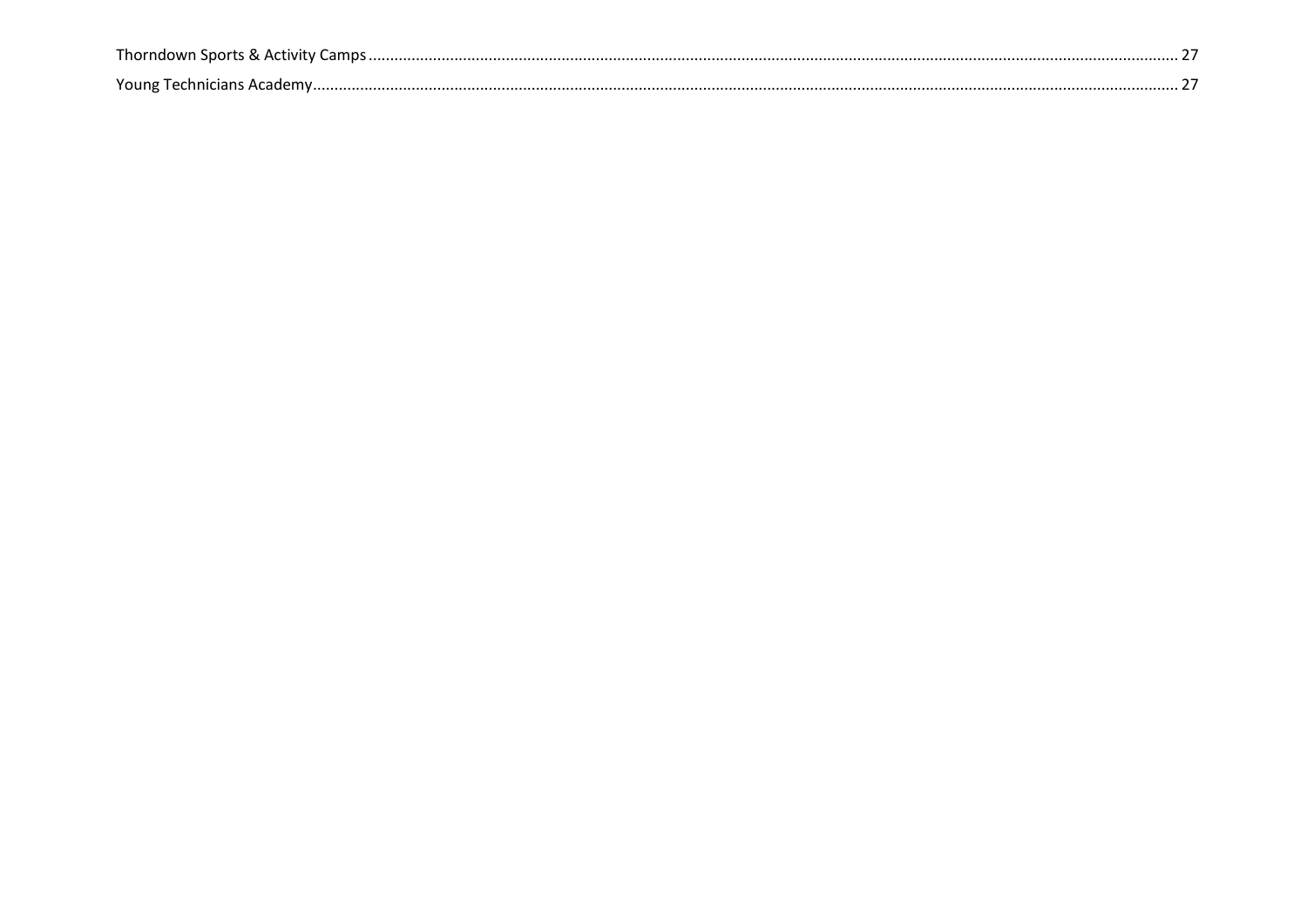# <span id="page-5-0"></span>**Cambridge City**

<span id="page-5-3"></span><span id="page-5-2"></span><span id="page-5-1"></span>

| <b>Holiday Scheme</b>                                              | <b>Location</b>                                                                    | <b>Booking Details</b>                                    | <b>Opening Information</b>                                                                                                                                                                            | <b>Details of Holiday Scheme</b>                                                                                                                                                                                                                                                                                                                                                                                                                                                                                                                                                                |
|--------------------------------------------------------------------|------------------------------------------------------------------------------------|-----------------------------------------------------------|-------------------------------------------------------------------------------------------------------------------------------------------------------------------------------------------------------|-------------------------------------------------------------------------------------------------------------------------------------------------------------------------------------------------------------------------------------------------------------------------------------------------------------------------------------------------------------------------------------------------------------------------------------------------------------------------------------------------------------------------------------------------------------------------------------------------|
| Abbey Holiday<br>Activity Camp @<br><b>The Galfrid</b><br>School   | Galfrid Road,<br>Cambridge,<br>CB5 8ND                                             | 01223 632129<br>communitytrust@cambridge-<br>united.co.uk | 20 <sup>th</sup> to 22 <sup>nd</sup> December<br>9.30am to 3.30pm<br>5-11 year olds (School                                                                                                           | A Christmas multi-activity holiday camp with<br>sports, arts, craft & games run by Abbey People &<br>Cambridge United Community Trust.                                                                                                                                                                                                                                                                                                                                                                                                                                                          |
| Cambridge<br>Junction/NIE<br><b>Family Experience</b>              | Cambridge<br>Junction,<br>Clifton Way,<br>Cambridge,<br><b>CB17GX</b>              | 01223 403343 / 07818 063078<br>cat.moore@nie-theatre.com  | Years 1 to 6)<br>20 <sup>th</sup> and 21 <sup>st</sup> December<br>12.30pm to 4.30pm<br>5-12 year olds<br>All children must be<br>accompanied by a<br>supervising adult (max 2<br>children per adult) | A special experience in the Christmas holidays for<br>children and their supervising adult. Take part in a<br>simple and fun craft activity working up an<br>appetite for a tasty lunch to eat together.<br>Then sit back and enjoy the story of The Snow<br>Queen by award winning theatre company New<br>International Encounter as an alternative to<br>pantomime.<br>Join Gerda on her amazing quest to save her best<br>friend Kaj from the Snow Queen in the frozen<br>north. Featuring 6 actors, live music, a bicycling<br>reindeer and a sprinkle of snow in this epic re-<br>telling. |
| Cambridge Kids<br>Club @ St Lukes<br><b>CofE Primary</b><br>School | St Luke's CofE<br>Primary School,<br>Frenchs Road,<br>Cambridge,<br><b>CB4 3JZ</b> | 07960 412716<br>info@cambridgekidsclub.com                | 20 <sup>th</sup> and 22 <sup>nd</sup> December<br>8.00am to 6.00pm<br>4-11 year olds                                                                                                                  | We are a self-directed play-based provision. Play is<br>a process that is freely chosen, personally directed<br>and intrinsically motivated. That is, children and<br>young people determine and control the content<br>and intent of their play, by following their own<br>instincts, ideas and interests, in their own way for<br>their own reasons.                                                                                                                                                                                                                                          |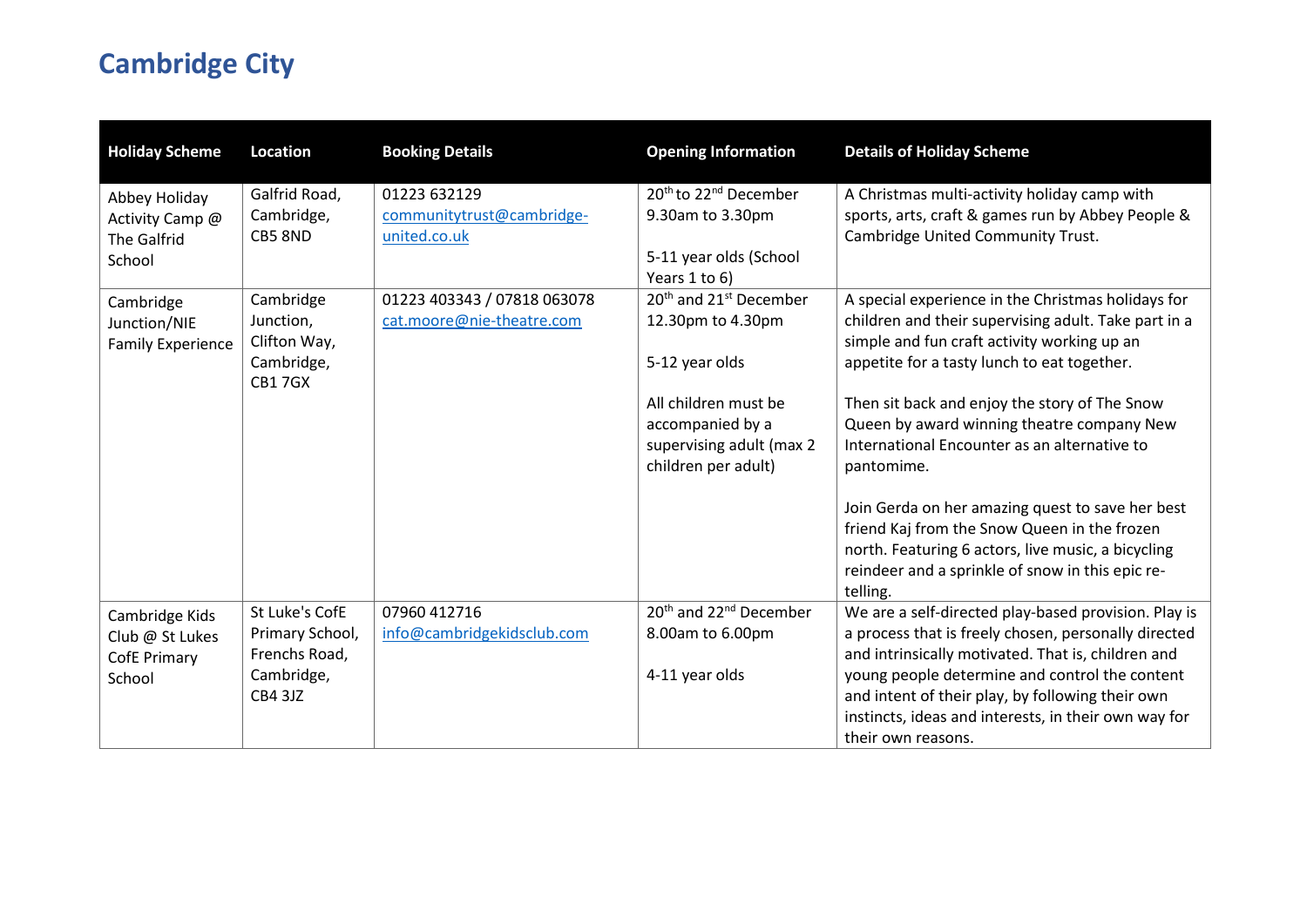<span id="page-6-5"></span><span id="page-6-4"></span><span id="page-6-3"></span><span id="page-6-2"></span><span id="page-6-1"></span><span id="page-6-0"></span>

| Cambridge Kids          | Queen Edith         | 07960 412716                      | 21 <sup>st</sup> and 23 <sup>rd</sup> December | We are a self-directed play-based provision.         |
|-------------------------|---------------------|-----------------------------------|------------------------------------------------|------------------------------------------------------|
| Club @ Queen            | Primary School,     | info@cambridgekidsclub.com        | 8.00am to 6.00pm                               | Play is a process that is freely chosen,             |
| <b>Ediths Primary</b>   | Godwin Way,         |                                   |                                                | personally directed and intrinsically motivated.     |
| School                  | Cambridge,          |                                   | 4-11 year olds                                 | That is, children and young people determine         |
|                         | CB18QP              |                                   |                                                | and control the content and intent of their play,    |
|                         |                     |                                   |                                                | by following their own instincts, ideas and          |
|                         |                     |                                   |                                                | interests, in their own way for their own            |
|                         |                     |                                   |                                                | reasons.                                             |
| Football Fun            | <b>Kings Hedges</b> | 07470605037                       | 20 <sup>th</sup> to 23 <sup>rd</sup> December  | The Football Fun Factory creates truly unique,       |
| Factory @               | Road,               | chris@thefootballfunfactory.co.uk | 9.00am to 3.30pm (with                         | fun & exciting football coaching experiences for     |
| Cambridge               | Milton,             |                                   | option for early drop off                      | boys and girls of all ages and abilities. Your       |
| <b>Regional College</b> | Cambridge,          |                                   | at 8.30am)                                     | child will take part in an unforgettable football    |
|                         | CB4 2QT             |                                   |                                                | experience under the guidance of our talented        |
|                         |                     |                                   | 5-12 year olds                                 | coaching team.                                       |
| JLR Play @ The          | Galfrid Road,       | 07787 425799                      | 20 <sup>th</sup> to 23 <sup>rd</sup> December  | JLR Play Home From Home Holiday Club,                |
| Galfrid School          | Cambridge,          | jlrplaycic@sky.com                | 9.30am to 3.00pm                               | offering art and craft activities, sport activities, |
|                         | CB5 8ND             |                                   |                                                | group games and much more                            |
|                         |                     |                                   | 4-13 year olds                                 |                                                      |
| Joanna Bucka            | Cambridge           | 07731 182672                      | 20 <sup>th</sup> to 30 <sup>th</sup> December  | I offer a relaxed environment where children         |
| (Childminder)           |                     | joanna.bucka@googlemail.com       | 8.00am to 5.00pm                               | can explore outside areas and stay relaxed and       |
|                         |                     |                                   |                                                | stimulated by mainly time spent outside              |
|                         |                     |                                   | 4-14 year olds                                 | exploring nature and cooking nutritious food.        |
| Kids R Us @             | The Annexe,         | 01223 451050/07496 102226         | 20 <sup>th</sup> to 23 <sup>rd</sup> December  | We are child led and children have the               |
| Milton Holiday          | Milton              | kidsrus@magicbooking.co.uk        | 9.00am to 1.00pm                               | opportunity to enjoy our indoor and outdoor          |
| Club                    | Community           |                                   |                                                | activities. These include art & crafts, cooking      |
|                         | Centre, Coles       |                                   | 4-11 year olds                                 | and sports and team games.                           |
|                         | Road, Milton,       |                                   |                                                |                                                      |
|                         | <b>CB24 6BL</b>     |                                   |                                                |                                                      |
| Kids R Us @ St          | 19 Norfolk          | 01223 451050 / 07428 187477       | 20 <sup>th</sup> to 23 <sup>rd</sup> December  | At Kids R Us, we offer a fantastic and fun           |
| Matthews                | Street,             | kidsrus@magicbooking.co.uk        | 9.00am to 1.00pm or                            | holiday club. Feel rest assured that your child is   |
| <b>Primary School</b>   | Cambridge,          |                                   | 1.00pm to 5.00pm                               | receiving the best childcare while you are           |
|                         | CB1 2LD             |                                   |                                                | working. Children play all day with their friends    |
|                         |                     |                                   | 4-12 year olds                                 | and we plan trips and great activities to ensure     |
|                         |                     |                                   |                                                | they are having a good time.                         |
|                         |                     |                                   |                                                |                                                      |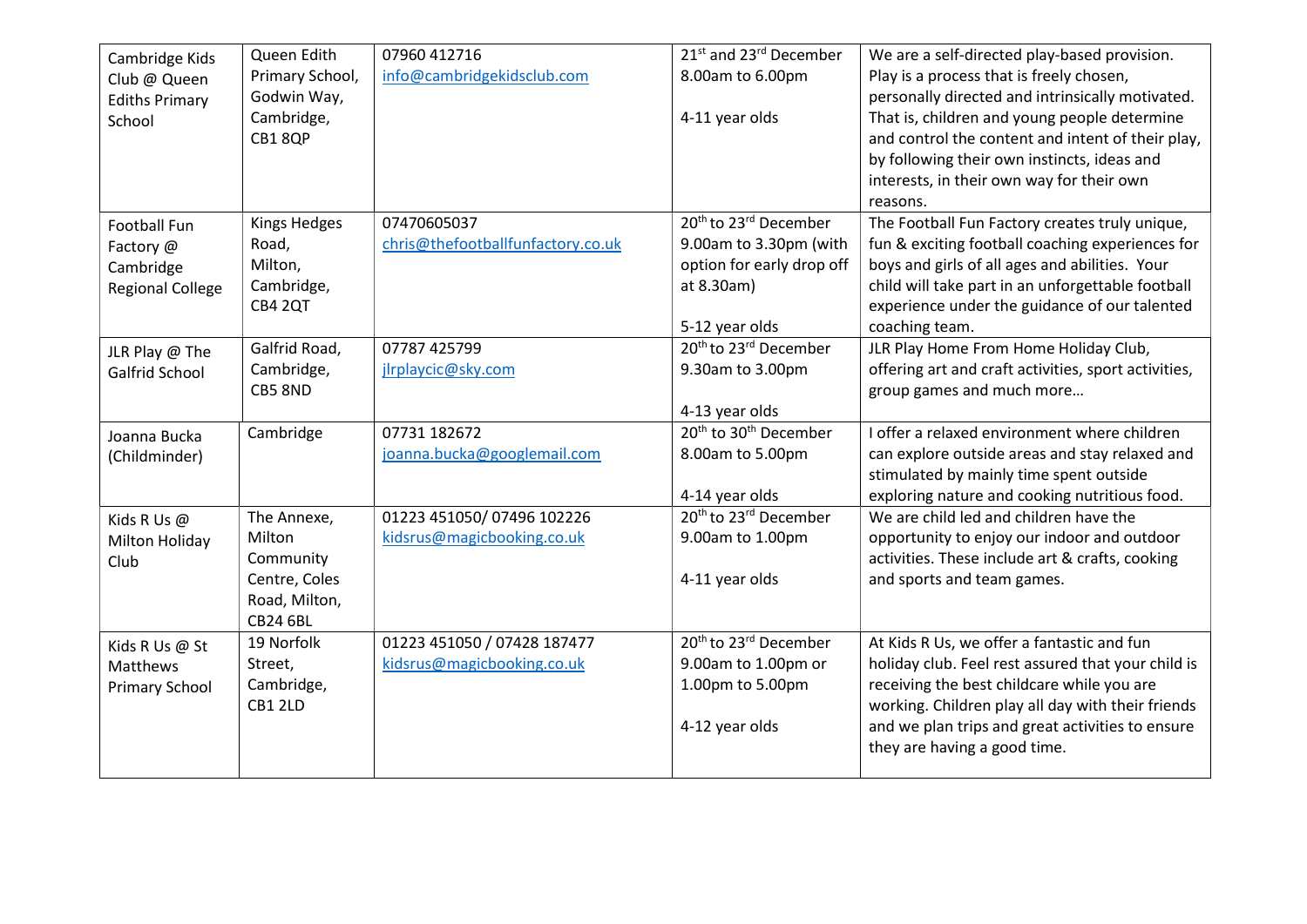<span id="page-7-3"></span><span id="page-7-2"></span><span id="page-7-1"></span><span id="page-7-0"></span>

| <b>MACCA Sports</b><br>Academies @<br>North Cambridge<br>Academy | Arbury Road,<br>Cambridge,<br>CB4 2JF                                             | 01223491500<br>macca.information@gmail.com        | 20 <sup>th</sup> to 23 <sup>rd</sup> December<br>10.00am to 2.00pm<br>5-16 year olds                                                                                                                              | 'Using sport as a foundation to develop great<br>people'. We provide a wide range of sports<br>activities and enriching experiences for all<br>interests. We are fully inclusive and tailor our<br>activities to those in attendance. |
|------------------------------------------------------------------|-----------------------------------------------------------------------------------|---------------------------------------------------|-------------------------------------------------------------------------------------------------------------------------------------------------------------------------------------------------------------------|---------------------------------------------------------------------------------------------------------------------------------------------------------------------------------------------------------------------------------------|
| Morley Holiday<br>Club by Spectrum                               | Morley<br>Memorial<br>Primary School,<br>91 Blinco Grove,<br>Cambridge,<br>CB17TX | 01223508786 ext 4<br>spectrum@morley.cambs.sch.uk | 20 <sup>th</sup> to 23 <sup>rd</sup> December<br>8.00am to 6.00pm<br>4-13 year olds<br>(Reception to Yr 8)<br>Only children who<br>attend Morley Memorial<br>Primary School can<br>attend this holiday<br>scheme. | Free-Play Holiday Club for Families of Morley<br>School                                                                                                                                                                               |
| Muna Hersi<br>(Childminder)                                      | Cambridge                                                                         | 07874008335<br>munabotswana@protonmail.com        | 20 <sup>th</sup> December to 3rd<br>January<br>8.00am to 6.00pm<br>4-7 year olds                                                                                                                                  | A setting where learning takes place in nature,<br>where learning is playing, homely setting, child<br>focused and healthy eating.                                                                                                    |
| Nicola Brunton<br>(Childminder)                                  | Cambridge                                                                         | 07445946251<br>nicola.brunton02@gmail.com         | 20 <sup>th</sup> to 23 <sup>rd</sup> December<br>8.30am to 12.30pm or<br>9.00am to 1.00pm<br>4-16 year olds                                                                                                       | Caring, friendly home environment that<br>nurtures and supports children's growth and<br>development.                                                                                                                                 |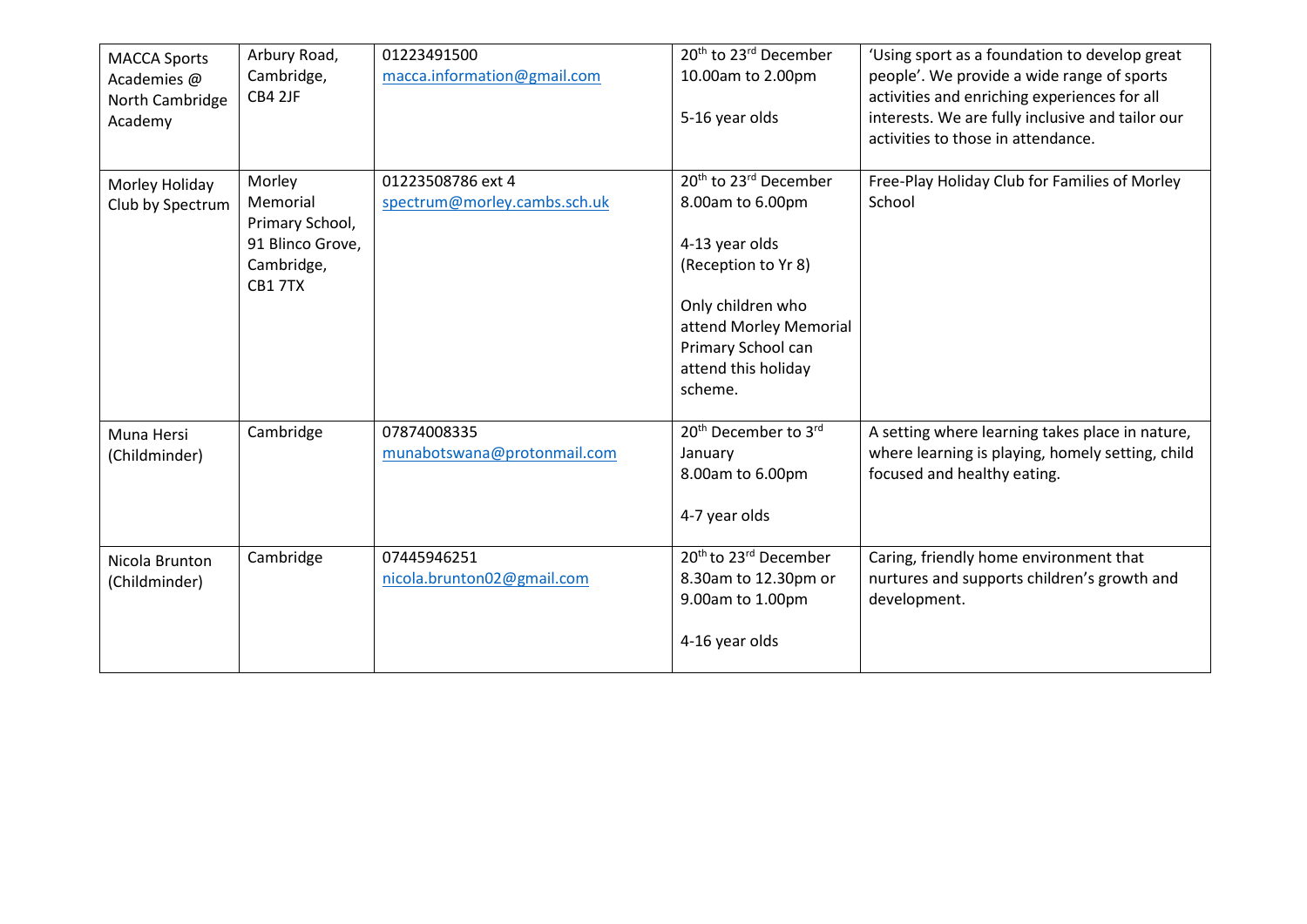<span id="page-8-2"></span><span id="page-8-1"></span><span id="page-8-0"></span>

| Parkside Pool            | Parkside Pool,  | Parkside Pool:                          | 20 <sup>th</sup> and 21 <sup>st</sup> December | Families can pre-book a swimming session                      |
|--------------------------|-----------------|-----------------------------------------|------------------------------------------------|---------------------------------------------------------------|
| and Cambridge            | Gonville Place, | parksidepools@gll.org                   | 10.00am to 3.00pm                              | and/or a family public ice-skating session.                   |
| Ice Arena Family         | Cambridge, CB1  | Please add this information to your     |                                                | Please book early to avoid disappointment.                    |
| Experience:              | 1LY             | email when booking a place 'Parkside    | 3+ years                                       | Each session runs for 1 hour and a nutritious                 |
| <b>Better Leisure</b>    |                 | Pool Swim HAF Programme Booking'.       |                                                | meal is provided to all family members. Parents               |
|                          | Ice Arena,      |                                         | Children must be                               | can also book the remainder of their 16 hour                  |
|                          | Newmarket       | Cambridge Ice Arena:                    | supervised by an adult                         | entitlement per eligible HAF child with other                 |
|                          | Road,           | camia@gll.org                           |                                                | providers. Please ensure you do not exceed 16                 |
|                          | Cambridge, CB5  | Please add this information to your     |                                                | hours in total.                                               |
|                          | 8AA             | email when booking a place 'Ice Skating |                                                |                                                               |
|                          |                 | HAF Programme Booking'.                 |                                                | Parkside Pool:                                                |
|                          |                 |                                         |                                                | Under 8's and non-swimmers under 16<br>$\bullet$              |
|                          |                 |                                         |                                                | must be accompanied by a competent adult<br>swimmer.          |
|                          |                 |                                         |                                                | No more than two under 8's or non-                            |
|                          |                 |                                         |                                                | swimmers under 16 to each competent                           |
|                          |                 |                                         |                                                | adult swimmer.                                                |
|                          |                 |                                         |                                                | Cambridge Ice Arena:                                          |
|                          |                 |                                         |                                                | Only children 4 years old and older can<br>$\bullet$<br>skate |
|                          |                 |                                         |                                                | A skate aid (polar bear) can be included but                  |
|                          |                 |                                         |                                                | needs to be requested at time of booking. They                |
|                          |                 |                                         |                                                | are only available to anyone below 1.2m in                    |
|                          |                 |                                         |                                                | height and subject to availability.                           |
| Premier                  | Queen Edith's   | 01638 751168 (Regional Office)          | 20 <sup>th</sup> to 23 <sup>rd</sup> December  | Multi Activity holiday camps for $5 - 12$ year                |
| Education $@$            | Way,            | To book a place, please click on:       | 8.45am to 4.00pm                               | old's. Each session is delivered by our fully                 |
| <b>Netherhall Sports</b> | Cambridge,      | https://forms.gle/rmmrASX63MoHJiWN      |                                                | qualified activity professionals, who make sure               |
| Centre                   | CB18NN          | 8                                       | 5-12 year olds                                 | every child has loads of fun, stays safe, and                 |
|                          |                 | Email: krayner@premier-education.com    |                                                | goes home with another happy memory!                          |
| Premier                  | Eddington       | 01638 751168 (Regional Office)          | 20 <sup>th</sup> to 23 <sup>rd</sup> December  | Multi Activity holiday camps for $4 - 12$ year                |
| Education @              | Avenue,         | To book a place, please click on:       | 8.45am to 4.00pm                               | old's. Each session is delivered by our fully                 |
| University of            | Cambridge,      | https://forms.gle/pYcdqtPsKHZXAe5f6     |                                                | qualified activity professionals, who make sure               |
| Cambridge                | <b>CB3 0QZ</b>  | Email: krayner@premier-education.com    | 4-12 year olds                                 | every child has loads of fun, stays safe, and                 |
| <b>Primary School</b>    |                 |                                         |                                                | goes home with another happy memory!                          |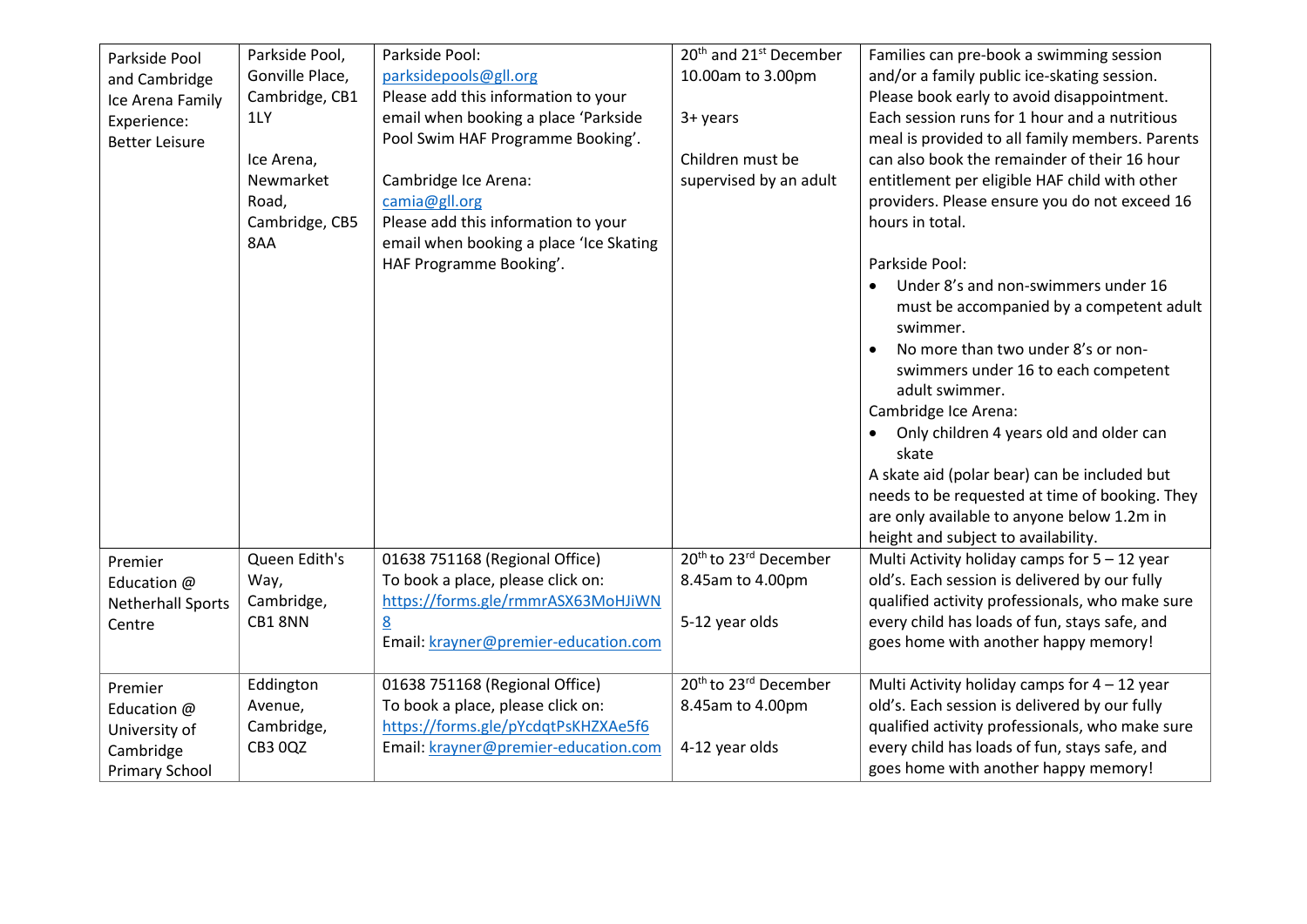<span id="page-9-0"></span>

| TJ Kids Home  | 13th Scouts     | 07944 230297          | 20 <sup>th</sup> to 23 <sup>rd</sup> December | TJ Kids delivers fun filled activities for 4 - 12        |
|---------------|-----------------|-----------------------|-----------------------------------------------|----------------------------------------------------------|
| from Home in  | Group Building, | tjkidscic14@gmail.com | 9.00am to 1.00pm                              | year olds featuring Wilderbase Forest School             |
| the Community | Marmora Road,   |                       |                                               | sessions. Fun experiences include The Animal             |
|               | Cambridge,      |                       | 4-12 year olds                                | Experience on 20 <sup>th</sup> December and a Children's |
|               | CB1 3PY         |                       |                                               | Magician on Tuesday 21 December.                         |
|               |                 |                       |                                               |                                                          |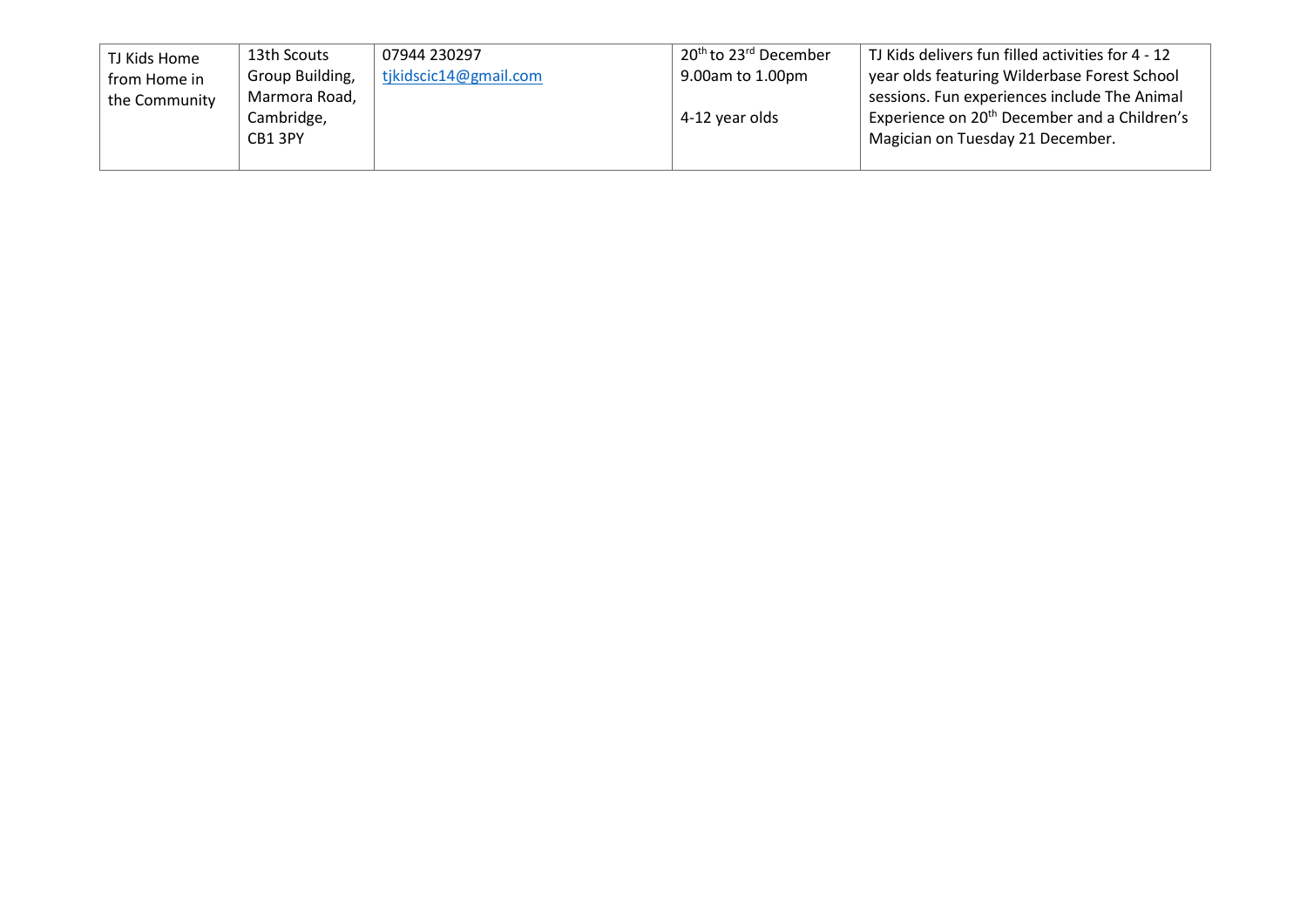## <span id="page-10-0"></span>**South Cambs**

<span id="page-10-4"></span><span id="page-10-3"></span><span id="page-10-2"></span><span id="page-10-1"></span>

| <b>Holiday Scheme</b>      | <b>Location</b>       | <b>Booking Details</b>          | <b>Opening Information</b>                     | <b>Details of Holiday Scheme</b>                     |
|----------------------------|-----------------------|---------------------------------|------------------------------------------------|------------------------------------------------------|
| Abington Annexe            | <b>Great Abington</b> | 01223 894246                    | 20 <sup>th</sup> to 23 <sup>rd</sup> December  | We offer a friendly holiday environment with our     |
| Sports Holiday             | Primary School,       | abingtonannexefinance@gmail.com | 9.00am to 5.00pm                               | focus being on inclusion, physical activity and fun! |
| Club                       | 68 High Street,       |                                 |                                                | We like to introduce children to new experiences     |
|                            | Great Abington,       |                                 | 4-14 year olds                                 | and try new sports as well as learning about team    |
|                            | <b>CB21 6AE</b>       |                                 |                                                | work and supporting each other through sports        |
|                            |                       |                                 |                                                | and play.                                            |
| Anne Campbell              | Hardwick              | 01954 210917                    | 20 <sup>th</sup> to 24 <sup>th</sup> December  | A home from home setting offering fun and            |
| Childcare<br>(Childminder) |                       | acampbell21@btinternet.com      | 8.00am to 5.00pm                               | exciting opportunities to play and learn.            |
|                            |                       |                                 | 4-10 year olds                                 |                                                      |
| Bassingbourn Out           | Bassingbourn          | 07515 650227                    | 20 <sup>th</sup> December 8.00am to            | Our intention is to provide a friendly atmosphere    |
| of School Club             | Primary School,       | bosc@bassingbourn.cambs.sch.uk  | 12.00pm                                        | in which children may participate in arts and        |
|                            | Brook Road,           |                                 | 21 <sup>st</sup> December 12.00pm              | crafts, playing outside on scooters, sport games,    |
|                            | Bassingbourn,         |                                 | to 4.00pm                                      | walks to the park, read or chat amongst              |
|                            | Royston,              |                                 | 22 <sup>nd</sup> December 8.00am to            | themselves in a safe and secure environment.         |
|                            | Herts                 |                                 | 4.00pm                                         |                                                      |
|                            | <b>SG8 0AG</b>        |                                 |                                                |                                                      |
|                            |                       |                                 | 4-12 year olds                                 |                                                      |
| Cambridge Kids             | The Blue School,      | 07960 412716                    | 20 <sup>th</sup> and 22 <sup>nd</sup> December | We are a self-directed play-based provision. Play    |
| Club $@$                   | Eastgate Road,        | info@cambridgekidsclub.com      | 8.00am to 6.00pm                               | is a process that is freely chosen, personally       |
| Cambourne                  | Great                 |                                 |                                                | directed and intrinsically motivated. That is,       |
|                            | Cambourne,            |                                 | 4-11 year olds                                 | children and young people determine and control      |
|                            | CB23 6DZ              |                                 |                                                | the content and intent of their play, by following   |
|                            |                       |                                 |                                                | their own instincts, ideas and interests, in their   |
|                            |                       |                                 |                                                | own way for their own reasons.                       |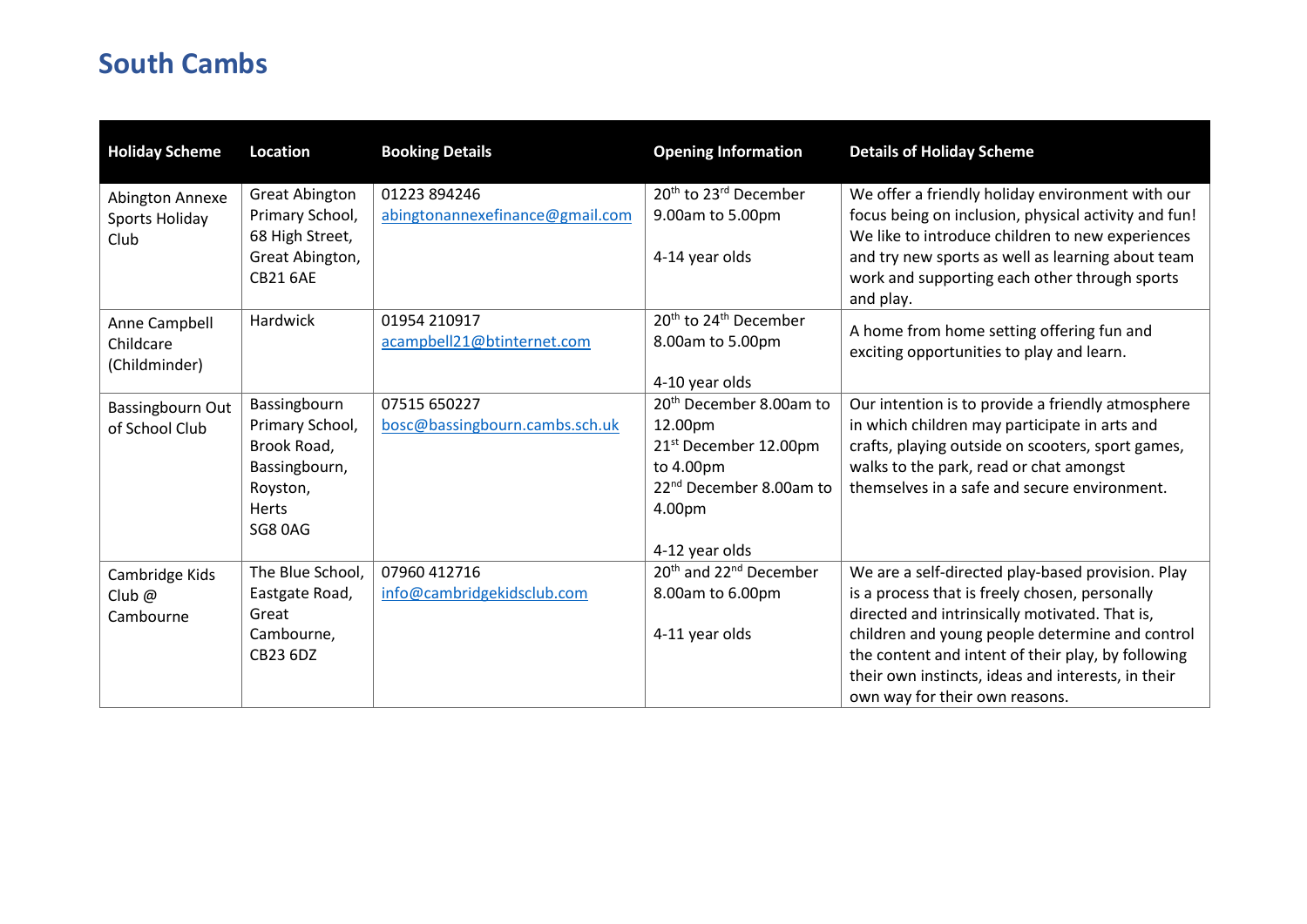<span id="page-11-4"></span><span id="page-11-3"></span><span id="page-11-2"></span><span id="page-11-1"></span><span id="page-11-0"></span>

| Cambridge Kids         | Village Hall,                 | 07960 412716                       | 20 <sup>th</sup> and 22 <sup>nd</sup> December | We are a self-directed play-based provision. Play   |
|------------------------|-------------------------------|------------------------------------|------------------------------------------------|-----------------------------------------------------|
| Club $@$               | St George's                   | info@cambridgekidsclub.com         | 8.00am to 6.00pm                               | is a process that is freely chosen, personally      |
| Cottenham              | Playing Field,                |                                    |                                                | directed and intrinsically motivated. That is,      |
| <b>Holiday Club</b>    | Lambs Lane,                   |                                    | 4-11 year olds                                 | children and young people determine and control     |
|                        | Cottenham,                    |                                    |                                                | the content and intent of their play, by following  |
|                        | <b>CB24 8TA</b>               |                                    |                                                | their own instincts, ideas and interests, in their  |
|                        |                               |                                    |                                                | own way for their own reasons.                      |
| Cambridge Kids         | Great & Little                | 07960 412716                       | 21 <sup>st</sup> and 23 <sup>rd</sup> December | We are a self-directed play-based provision. Play   |
| Club @ Wacky           | Shelford                      | info@cambridgekidsclub.com         | 8.00am to 6.00pm                               | is a process that is freely chosen, personally      |
|                        | Primary School,               |                                    |                                                | directed and intrinsically motivated. That is,      |
|                        | Church Street,                |                                    | 4-11 year olds                                 | children and young people determine and control     |
|                        | Great Shelford,               |                                    |                                                | the content and intent of their play, by following  |
|                        | <b>Cb22 5EL</b>               |                                    |                                                | their own instincts, ideas and interests, in their  |
|                        |                               |                                    |                                                | own way for their own reasons.                      |
| Careclubs              | Highfields Road,              | 01954 212636                       | 20 <sup>th</sup> to 22 <sup>nd</sup> December  | A child's quote'we had lots of fun and made         |
| Holiday Club @         | Highfields                    | careclubs@caldecote.cambs.sch.uk   | 8.00am to 6.00pm                               | new friends, we did lots of fun activities and will |
| Caldecote              | Caldecote,                    |                                    |                                                | be coming back again, I especially liked making     |
| <b>Primary School</b>  | Caldecote,<br><b>CB23 7NX</b> |                                    | 4-11 year olds                                 | rainbow cakes & apple crumble'                      |
|                        | Cambourne                     | 07543 657188                       | 22 <sup>nd</sup> to 23 <sup>rd</sup> December  | The Football Fun Factory creates truly unique,      |
| Football Fun           | Village College,              | kiefer@thefootballfunfactory.co.uk | 9.00am to 3.30pm (early                        | fun & exciting football coaching experiences for    |
| Factory @<br>Cambourne | Sheepfold Lane,               |                                    | drop off option at                             | boys and girls of all ages and abilities.           |
|                        | Cambourne,                    |                                    | 8.30am)                                        |                                                     |
|                        | <b>CB23 6FR</b>               |                                    |                                                | Your child will take part in an unforgettable       |
|                        |                               |                                    | 5-12 year olds                                 | football experience under the guidance of our       |
|                        |                               |                                    |                                                | talented coaching team.                             |
| Football Fun           | Cottenham                     | 07770 882042                       | 20 <sup>th</sup> to 21 <sup>st</sup> December  | The Football Fun Factory creates truly unique,      |
| Factory @              | Sports Centre,                | nathan@thefootballfunfactory.co.uk | 9.00am to 3.30pm (early                        | fun & exciting football coaching experiences for    |
| Cottenham              | High Street,                  |                                    | drop off option at                             | boys and girls of all ages and abilities.           |
|                        | Cottenham,                    |                                    | 8.30am)                                        |                                                     |
|                        | Cambridge,                    |                                    |                                                | Your child will take part in an unforgettable       |
|                        | <b>CB24 8UA</b>               |                                    | 5-12 year olds                                 | football experience under the guidance of our       |
|                        |                               |                                    |                                                | talented coaching team.                             |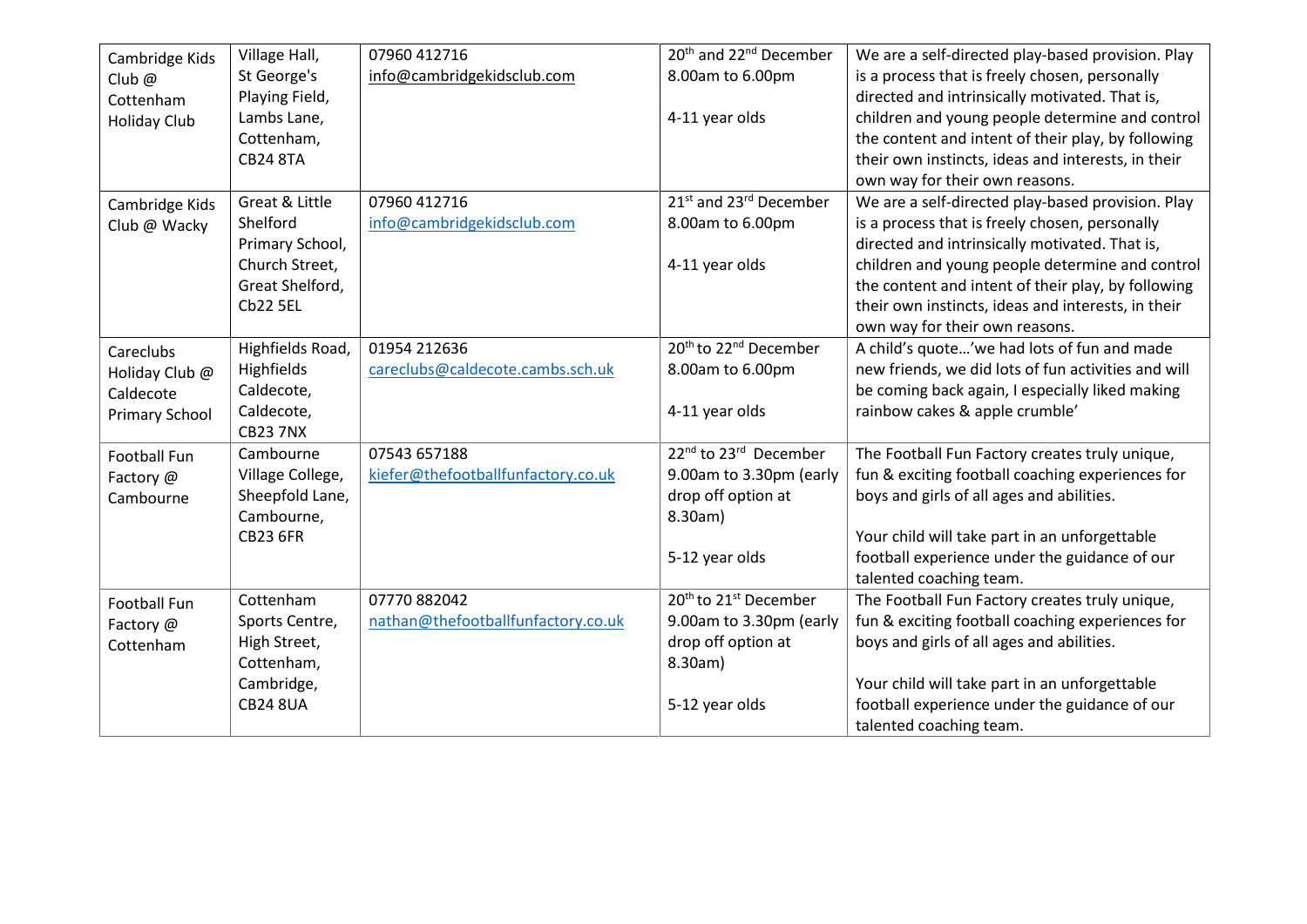<span id="page-12-6"></span><span id="page-12-5"></span><span id="page-12-4"></span><span id="page-12-3"></span><span id="page-12-2"></span><span id="page-12-1"></span><span id="page-12-0"></span>

| Football Fun          | Melbourn              | 07921 564801                      | 20 <sup>th</sup> to 23 <sup>rd</sup> December | The Football Fun Factory creates truly unique,    |
|-----------------------|-----------------------|-----------------------------------|-----------------------------------------------|---------------------------------------------------|
| Factory @             | Village College,      | glenn@thefootballfunfactory.co.uk | 9.00am to 3.30pm (early                       | fun & exciting football coaching experiences for  |
| Melbourn              | The Moor,             |                                   | drop off option at                            | boys and girls of all ages and abilities.         |
|                       | Melbourn,             |                                   | 8.30am)                                       |                                                   |
|                       | Royston,              |                                   |                                               | Your child will take part in an unforgettable     |
|                       | <b>SG8 6EF</b>        |                                   | 5-12 year olds                                | football experience under the guidance of our     |
|                       |                       |                                   |                                               | talented coaching team.                           |
| Football Fun          | <b>Sawston Sports</b> | 07703 764842                      | 20 <sup>th</sup> to 23 <sup>rd</sup> December | The Football Fun Factory creates truly unique,    |
| Factory @             | Centre,               | dave@thefootballfunfactory.co.uk  | 9.00am to 3.30pm (early                       | fun & exciting football coaching experiences for  |
| Sawston               | 19 New Road,          |                                   | drop off option at                            | boys and girls of all ages and abilities.         |
|                       | Sawston,              |                                   | 8.30am)                                       |                                                   |
|                       | <b>CB22 3BP</b>       |                                   |                                               | Your child will take part in an unforgettable     |
|                       |                       |                                   | 5-12 year olds                                | football experience under the guidance of our     |
|                       |                       |                                   |                                               | talented coaching team.                           |
| <b>Helen Stevens</b>  | Cambourne             | 07598165611                       | 20 <sup>th</sup> to 23 <sup>rd</sup> December | In my setting we attend a group 2 mornings        |
| (Childminder)         |                       | hstevens85@outlook.com            | 8.00am to 5.00pm                              | where there is lots of opportunity to learn and   |
|                       |                       |                                   |                                               | play with a variety of toys and crafts. We also   |
|                       |                       |                                   | 4-8 year olds                                 | spend time outdoors playing games and learning    |
|                       |                       |                                   |                                               | with natural resources.                           |
| Kids R Us @           | Fulbourn              | 01223 451050                      | 20 <sup>th</sup> to 23 <sup>rd</sup> December | Out of school club offering a range of activities |
| Fulbourn              | Primary School,       | kidsrus@magicbooking.co.uk        | 1.00pm to 5.00pm                              | including arts and crafts, physical play and      |
| <b>Primary School</b> | School Lane,          |                                   |                                               | healthy food activities.                          |
|                       | Fulbourn,             |                                   | 4-12 year olds                                |                                                   |
|                       | <b>CB215BH</b>        |                                   |                                               |                                                   |
| Lara's AM2PM          | Cambourne             | 07884063939                       | 20 <sup>th</sup> to 23 <sup>rd</sup> December | My setting is opened term time and during         |
| Childminding          |                       | ologhel@yahoo.com                 | 8.00am to 5.00pm                              | school holidays.                                  |
| (Childminder          |                       |                                   |                                               | I offer healthy lunch and snack to children as    |
| Ramat                 |                       |                                   | 4-16 year olds                                | well.                                             |
| Fagbenro)             |                       |                                   |                                               |                                                   |
| Lisa                  | Cambourne             | 07984 883051                      | 21st to 23rd December                         | I am a registered childminder that offers a home  |
| Childminding          |                       | lisaschildminding123@gmail.com    | 8.00am to 5.00pm                              | from home provision. I provide lots of fun        |
| (Childminder          |                       |                                   |                                               | learning experiences through play, crafts and     |
| Lisa Burch)           |                       |                                   | 4-10 year olds                                | outdoor fun.                                      |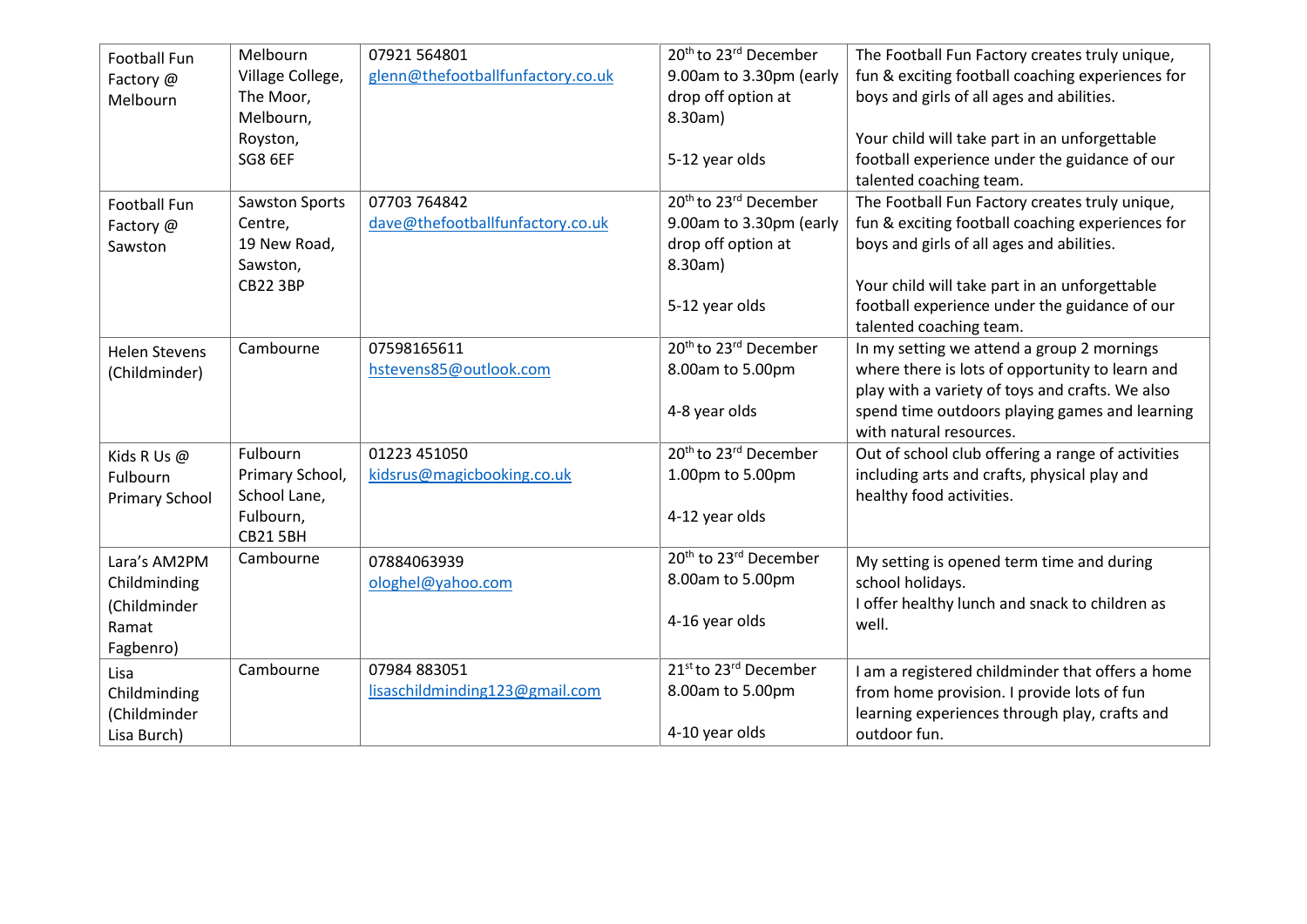<span id="page-13-3"></span><span id="page-13-2"></span><span id="page-13-1"></span><span id="page-13-0"></span>

| Little Hands<br><b>Holiday Scheme</b><br>- Bourn | The Village Hall,<br>Short Street,<br>Bourn,<br>Cambridge,<br><b>CB23 2SG</b> | 01954710656<br>lh.bourn@gmail.com | 20 <sup>th</sup> to 23 <sup>rd</sup> December<br>4 <sup>th</sup> to 5 <sup>th</sup> January<br>8.30am to 4.30pm<br>4-7 year olds | We run a provision during the Holiday Club that<br>runs in a similar way to our term time nursery.<br>We have lots of exciting activities and play<br>provocations that are set up each day following<br>what the children's interests may be. Please let<br>us know in advance so that we can incorporate<br>your children's interests into our activities. We<br>have plenty of opportunities to get out in our<br>garden and often go for walks to the local areas |
|--------------------------------------------------|-------------------------------------------------------------------------------|-----------------------------------|----------------------------------------------------------------------------------------------------------------------------------|-----------------------------------------------------------------------------------------------------------------------------------------------------------------------------------------------------------------------------------------------------------------------------------------------------------------------------------------------------------------------------------------------------------------------------------------------------------------------|
|                                                  |                                                                               |                                   |                                                                                                                                  | to enrich our environment for our children.                                                                                                                                                                                                                                                                                                                                                                                                                           |
| Little Hands                                     | 10A The Moor,                                                                 | 01763 260964                      | 20 <sup>th</sup> to 23 <sup>rd</sup> December                                                                                    | We run a provision during the Holiday Club that                                                                                                                                                                                                                                                                                                                                                                                                                       |
| <b>Holiday Scheme</b>                            | Melbourn,                                                                     | lh-melbourn@btconnect.com         | 4 <sup>th</sup> to 5 <sup>th</sup> January                                                                                       | runs in a similar way to our term time nursery.                                                                                                                                                                                                                                                                                                                                                                                                                       |
| - Melbourn                                       | <b>SG8 6ED</b>                                                                |                                   | 8.30am to 5.30pm                                                                                                                 | We have lots of exciting activities and play                                                                                                                                                                                                                                                                                                                                                                                                                          |
|                                                  |                                                                               |                                   |                                                                                                                                  | provocations that are set up each day following                                                                                                                                                                                                                                                                                                                                                                                                                       |
|                                                  |                                                                               |                                   | 4-7 year olds                                                                                                                    | what the children's interests may be. Please let                                                                                                                                                                                                                                                                                                                                                                                                                      |
|                                                  |                                                                               |                                   |                                                                                                                                  | us know in advance so that we can incorporate                                                                                                                                                                                                                                                                                                                                                                                                                         |
|                                                  |                                                                               |                                   |                                                                                                                                  | your children's interests into our activities. We                                                                                                                                                                                                                                                                                                                                                                                                                     |
|                                                  |                                                                               |                                   |                                                                                                                                  | have plenty of opportunities to get out in our                                                                                                                                                                                                                                                                                                                                                                                                                        |
|                                                  |                                                                               |                                   |                                                                                                                                  | garden and often go for walks to the local areas                                                                                                                                                                                                                                                                                                                                                                                                                      |
|                                                  |                                                                               |                                   |                                                                                                                                  | to enrich our environment for our children.                                                                                                                                                                                                                                                                                                                                                                                                                           |
| Lucy's Childcare                                 | Bourn                                                                         | 074600569617460056961             | 20 <sup>th</sup> to 23 <sup>rd</sup> December                                                                                    | Childminder based in the village of Bourn, I                                                                                                                                                                                                                                                                                                                                                                                                                          |
| (Childminder                                     |                                                                               | lucydeanschildcare@gmail.com      | 8.00am to 4.00pm                                                                                                                 | provide a fun and homely setting where children                                                                                                                                                                                                                                                                                                                                                                                                                       |
| Lucy Dean)                                       |                                                                               |                                   |                                                                                                                                  | can learn as they play. I enjoy getting the children                                                                                                                                                                                                                                                                                                                                                                                                                  |
|                                                  |                                                                               |                                   | 4-16 year olds                                                                                                                   | out in the local area to explore.                                                                                                                                                                                                                                                                                                                                                                                                                                     |
| Magdalena                                        | Cambourne                                                                     | 07852469230                       | 20 <sup>th</sup> to 23 <sup>rd</sup> December                                                                                    | In my setting I provide a stimulating environment                                                                                                                                                                                                                                                                                                                                                                                                                     |
| Smereczynska                                     |                                                                               | mle.childminder@gmail.com         | 7.30am to 5.00pm                                                                                                                 | where children can explore a variety of resources,                                                                                                                                                                                                                                                                                                                                                                                                                    |
| (Childminder)                                    |                                                                               |                                   |                                                                                                                                  | activities and crafts. We promote healthy and                                                                                                                                                                                                                                                                                                                                                                                                                         |
|                                                  |                                                                               |                                   | 4-9 year olds                                                                                                                    | active lives where children have different                                                                                                                                                                                                                                                                                                                                                                                                                            |
|                                                  |                                                                               |                                   |                                                                                                                                  | opportunities to explore and learn both indoors                                                                                                                                                                                                                                                                                                                                                                                                                       |
|                                                  |                                                                               |                                   |                                                                                                                                  | and outdoors. We love exploring nature around                                                                                                                                                                                                                                                                                                                                                                                                                         |
|                                                  |                                                                               |                                   |                                                                                                                                  | us, visiting woods and local parks.                                                                                                                                                                                                                                                                                                                                                                                                                                   |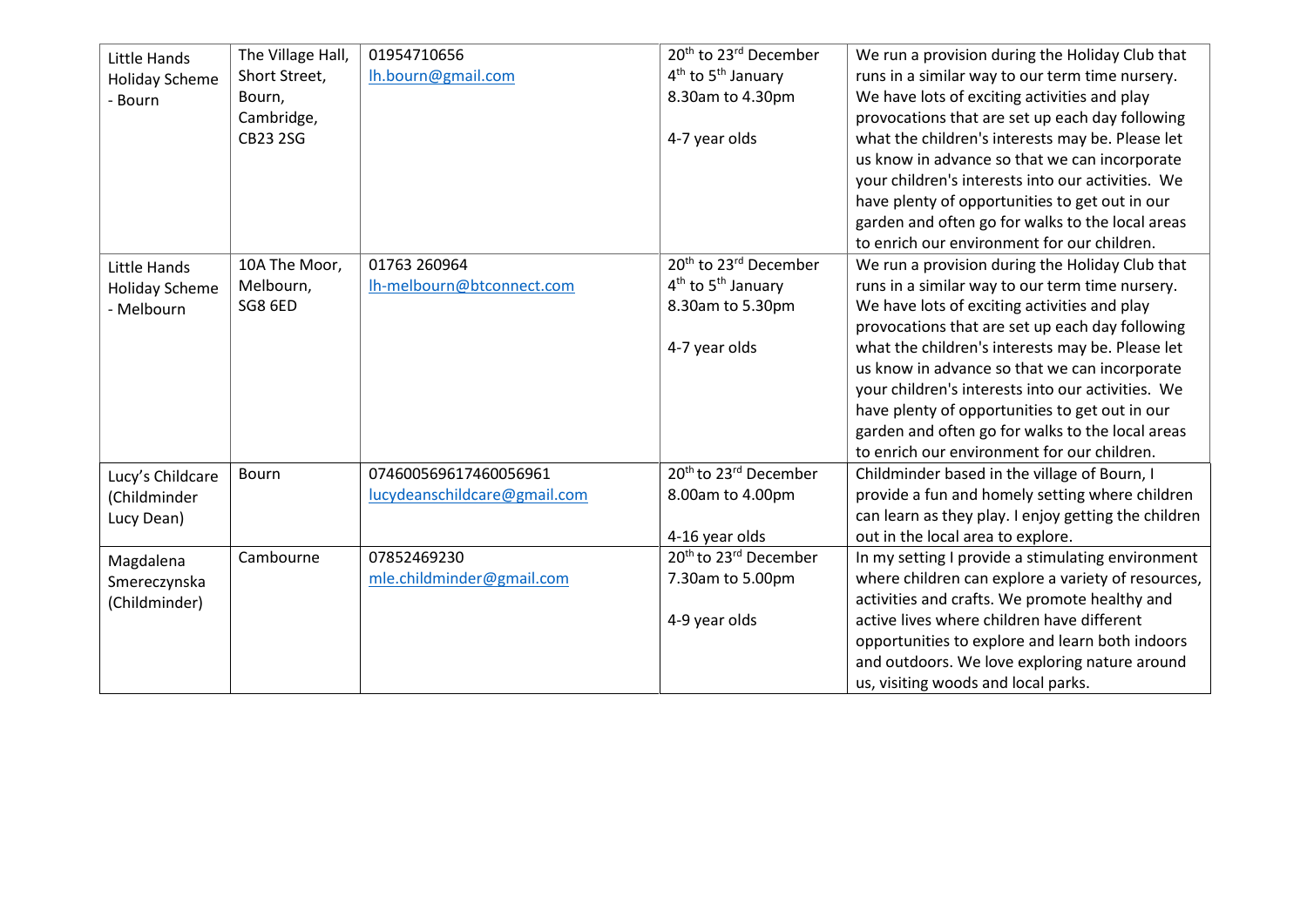<span id="page-14-3"></span><span id="page-14-2"></span><span id="page-14-1"></span><span id="page-14-0"></span>

| Norwich City<br><b>Football Club</b><br>RDP@<br>Cambourne<br><b>Village College</b> | Sheepfold Lane,<br>Cambourne,<br><b>CB23 6FR</b>              | 07468 495381<br>Matt.Clements@canaries.co.uk                                                                                                       | 20 <sup>th</sup> and 21 <sup>st</sup> December<br>8.30am to 4.00pm<br>4-14 year olds | Norwich City FC Regional Development<br>Programme provides hundreds of children with<br>top-quality football and sports experiences in the<br>school holidays every year.<br>We have Football and Multi-Sports Camps<br>running at venues across Cambridgeshire and<br>whether participants are general sports fans, new<br>to football and sports or already a budding<br>Canaries superstar, the programme has been put<br>together to provide a fun holiday activity<br>experience. |
|-------------------------------------------------------------------------------------|---------------------------------------------------------------|----------------------------------------------------------------------------------------------------------------------------------------------------|--------------------------------------------------------------------------------------|----------------------------------------------------------------------------------------------------------------------------------------------------------------------------------------------------------------------------------------------------------------------------------------------------------------------------------------------------------------------------------------------------------------------------------------------------------------------------------------|
| Norwich City<br><b>Football Club</b><br>RDP@<br>Impington<br><b>Village College</b> | New Road,<br>Impington,<br>Cambridge,<br><b>CB24 9LX</b>      | 07468 495381<br>Matt.Clements@canaries.co.uk                                                                                                       | 20 <sup>th</sup> and 21 <sup>st</sup> December<br>8.30am to 4.00pm<br>4-14 year olds | Norwich City FC Regional Development<br>Programme provides hundreds of children with<br>top-quality football and sports experiences in the<br>school holidays every year.<br>We have Football and Multi-Sports Camps<br>running at venues across Cambridgeshire and<br>whether participants are general sports fans, new<br>to football and sports or already a budding<br>Canaries superstar, the programme has been put<br>together to provide a fun holiday activity<br>experience. |
| Premier<br>Education @<br>Jeavons Wood<br><b>Primary School</b>                     | Eastgate,<br>Great<br>Cambourne,<br>Cambs,<br><b>CB23 6DZ</b> | 01353 720456<br>rgammon@premier-education.com                                                                                                      | 20 <sup>th</sup> to 23 <sup>rd</sup> December<br>8.45am to 3.30pm<br>5-11 year olds  | Multi-Sport & Activity Camps: Delivering a wide<br>variety of activities across the duration of the<br>camp, children enjoy a mixture of sport, games,<br>and arts as well as some activities that would not<br>be delivered within a school curriculum.<br>With a daily routine which mirrors a school day, it<br>adds a familiar structure in what is often a child's<br>first pathway into community sport - especially<br>as many settings are indeed primary school<br>venues.    |
| Premier<br>Education @<br>The Bellbird<br><b>Primary School</b>                     | Link Road,<br>Sawston,<br>Cambridge,<br><b>CB22 3GB</b>       | 01638 751168 (Regional Office)<br>To book a place, please click on:<br>https://forms.gle/1DRXWR5dWdE9cqtf8<br>Email: krayner@premier-education.com | 20 <sup>th</sup> to 23 <sup>rd</sup> December<br>8.45am to 4.00pm<br>4-12 year olds  | Multi Activity holiday camps for $4 - 12$ year old's.<br>Each session is delivered by our fully qualified<br>activity professionals, who make sure every child<br>has loads of fun, stays safe, and goes home with<br>another happy memory!                                                                                                                                                                                                                                            |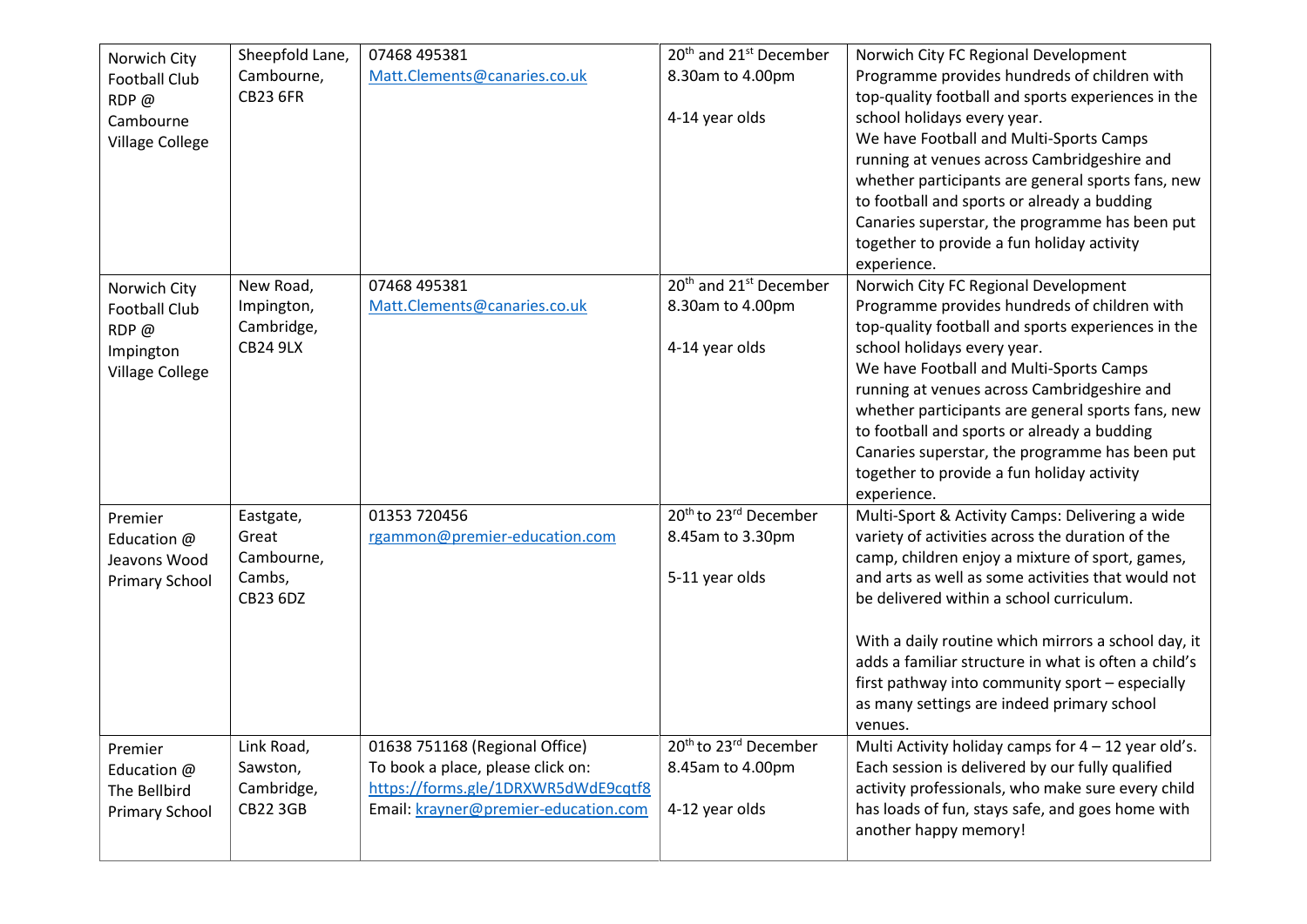<span id="page-15-4"></span><span id="page-15-3"></span><span id="page-15-2"></span><span id="page-15-1"></span><span id="page-15-0"></span>

| Premier               | Lynton Way,       | 01638 751168 (Regional Office)       | 20 <sup>th</sup> to 23 <sup>rd</sup> December | Multi Activity holiday camps for $4 - 12$ year old's. |
|-----------------------|-------------------|--------------------------------------|-----------------------------------------------|-------------------------------------------------------|
| Education @           | Sawston,          | krayner@premier-education.com        | 8.45am to 4.00pm                              | Each session is delivered by our fully qualified      |
| The Icknield          | Cambridge,        |                                      |                                               | activity professionals, who make sure every child     |
| <b>Primary School</b> | <b>CB22 3EA</b>   |                                      | 4-12 year olds                                | has loads of fun, stays safe, and goes home with      |
|                       |                   |                                      |                                               | another happy memory!                                 |
| Premier               | High Street,      | 01638 751168 (Regional Office)       | 20 <sup>th</sup> to 23 <sup>rd</sup> December | Multi Activity holiday camps for $4 - 12$ year old's. |
| Education @           | Waterbeach,       | To book a place, please click on:    | 8.45am to 4.00pm                              | Each session is delivered by our fully qualified      |
| Waterbeach            | Cambs,            | https://forms.gle/y5nAEpGWke6XgiuR6  |                                               | activity professionals, who make sure every child     |
| <b>Primary School</b> | <b>CB25 9JU</b>   | Email: krayner@premier-education.com | 4-12 year olds                                | has loads of fun, stays safe, and goes home with      |
|                       |                   |                                      |                                               | another happy memory!                                 |
| <b>Smarties</b>       | 7 Hay Street,     | 01763 852888                         | 20 <sup>th</sup> to 23 <sup>rd</sup> December | Holiday Club for 4-11 year old. A friendly,           |
| <b>Holiday Cub</b>    | Steeple           | smartiesmanager@gmail.com /          | 8.30am to 6.00pm                              | welcoming environment where children will feel        |
|                       | Morden,           | smartiesoffice@gmail.com             |                                               | safe.                                                 |
|                       | Royston,          |                                      | 4-11 year olds                                |                                                       |
|                       | SG8 OPD           |                                      |                                               |                                                       |
| The DX Club @         | St John's Street, | 01223 778180                         | 20 <sup>th</sup> to 23 <sup>rd</sup> December | We are a child led holiday club. This means that      |
| Duxford               | Duxford,          | thedxclub@hotmail.co.uk              | 9.00am to 5.00pm                              | we will follow what the children want to play         |
| Community             | Cambridge,        |                                      |                                               | with or the activities that we have inside or         |
| <b>Primary School</b> | <b>CB22 4RA</b>   |                                      | 4-14 year olds                                | outside as well as their own play making. We          |
|                       |                   |                                      |                                               | have a large selection of indoor and outdoor          |
|                       |                   |                                      |                                               | games and toys to play with.                          |
|                       |                   |                                      |                                               |                                                       |
| Waterbeach            | Tillage Hall,     | 07749 738870                         | 20 <sup>th</sup> to 23 <sup>rd</sup> December | Free food and entertainment for 11-16 year old's.     |
| Youth Club            | Waterbeach        | caroline@cambridgesca.org.uk         | 11.00am to 3.00pm                             | Normal youth club activities plus cooking,            |
|                       | Rec,              |                                      |                                               | boxercise art and craft and Christmas fun and         |
|                       | Cambridge         |                                      | 11-16 year olds                               | games.                                                |
|                       | Road,             |                                      |                                               |                                                       |
|                       | Waterbeach,       |                                      |                                               |                                                       |
|                       | <b>CB25 9NJ</b>   |                                      |                                               |                                                       |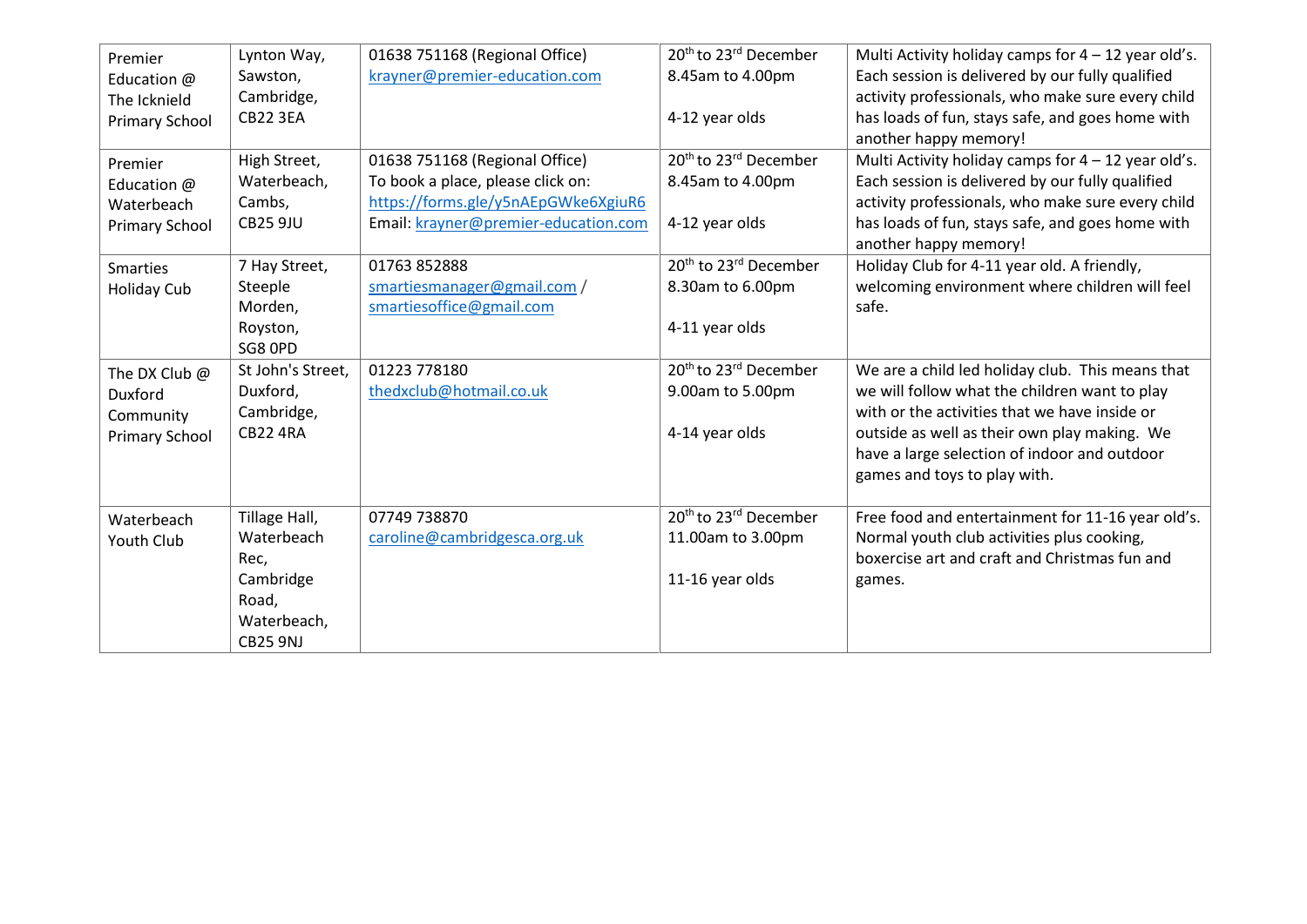### <span id="page-16-0"></span>**East Cambs**

<span id="page-16-5"></span><span id="page-16-4"></span><span id="page-16-3"></span><span id="page-16-2"></span><span id="page-16-1"></span>

| <b>Holiday Scheme</b>              | <b>Location</b>               | <b>Booking Details</b>             | <b>Opening Information</b>                     | <b>Details of Holiday Scheme</b>                                            |
|------------------------------------|-------------------------------|------------------------------------|------------------------------------------------|-----------------------------------------------------------------------------|
| <b>Active Play</b>                 | School Road,                  | 01353 634134                       | 20 <sup>th</sup> to 23 <sup>rd</sup> December  | A fun filled activity session, with friendly staff and                      |
| Education @ Isle<br>of Ely Primary | Ely,<br><b>CB6 2FG</b>        | Info@activeplayeducation.co.uk     | 9.00am to 1.00pm                               | an assortment of exciting foods to try each day.                            |
| School                             |                               |                                    | 4-16 year olds                                 |                                                                             |
| Dawn Until Dusk                    | Beechwood                     | 01234 930505                       | 20 <sup>th</sup> to 23 <sup>rd</sup> December  | Dawn Until Dusk provide a fun filled holiday club                           |
| @ Bottisham                        | Avenue,                       | info@kidsdawntildusk.co.uk         | 8.00am to 1pm or                               | supporting play and socialisation in a relaxed                              |
| Community                          | Bottisham,<br><b>CB25 9BE</b> |                                    | 8.00am to 4.00pm                               | environment. Lots of opportunity for crafting,<br>cookery and outdoor play. |
| <b>Primary School</b>              |                               |                                    | 4-12 year olds                                 |                                                                             |
| Football Fun                       | Littleport                    | 07770 882042                       | 22 <sup>nd</sup> and 23 <sup>rd</sup> December | The Football Fun Factory creates truly unique, fun                          |
| Factory @                          | Leisure Centre,               | nathan@thefootballfunfactory.co.uk | 9.00am to 3.30pm (early                        | & exciting football coaching experiences for boys                           |
| Littleport                         | Camel Road,<br>Littleport,    |                                    | drop off option at<br>8.30am)                  | and girls of all ages and abilities.                                        |
|                                    | CB6 1EW                       |                                    |                                                | Your child will take part in an unforgettable                               |
|                                    |                               |                                    | 5-12 year olds                                 | football experience under the guidance of our                               |
|                                    |                               |                                    |                                                | talented coaching team.                                                     |
| Football Fun                       | <b>Ross Peers</b>             | 07584030324                        | 22 <sup>nd</sup> and 23 <sup>rd</sup> December | The Football Fun Factory creates truly unique, fun                          |
| Factory @ Soham                    | Sports Centre,                | kiel@thefootballfunfactory.co.uk   | 9.00am to 3.30pm (early                        | & exciting football coaching experiences for boys                           |
|                                    | College Close,                |                                    | drop off option at                             | and girls of all ages and abilities.                                        |
|                                    | Soham,                        |                                    | 8.30am)                                        |                                                                             |
|                                    | CB7 5HP                       |                                    |                                                | Your child will take part in an unforgettable                               |
|                                    |                               |                                    | 5-12 year olds                                 | football experience under the guidance of our<br>talented coaching team.    |
| Kids Club Ely                      | Ely St Johns                  | 07814 788001 or 07833 680415       | 20 <sup>th</sup> to 23 <sup>rd</sup> December  | Holiday club providing a variety of activities                              |
| <b>Holiday Club</b>                | Community                     | cathy@kidsclubely.co.uk /          | and 4 <sup>th</sup> January                    | including arts and craft and sports.                                        |
|                                    | Primary School,               | ann@kidsclubely.co.uk              | 8.00am to 6.00pm                               |                                                                             |
|                                    | St Johns Road,                |                                    |                                                |                                                                             |
|                                    | Ely,                          |                                    | 4-11 year olds                                 |                                                                             |
|                                    | CB6 3BW                       |                                    |                                                |                                                                             |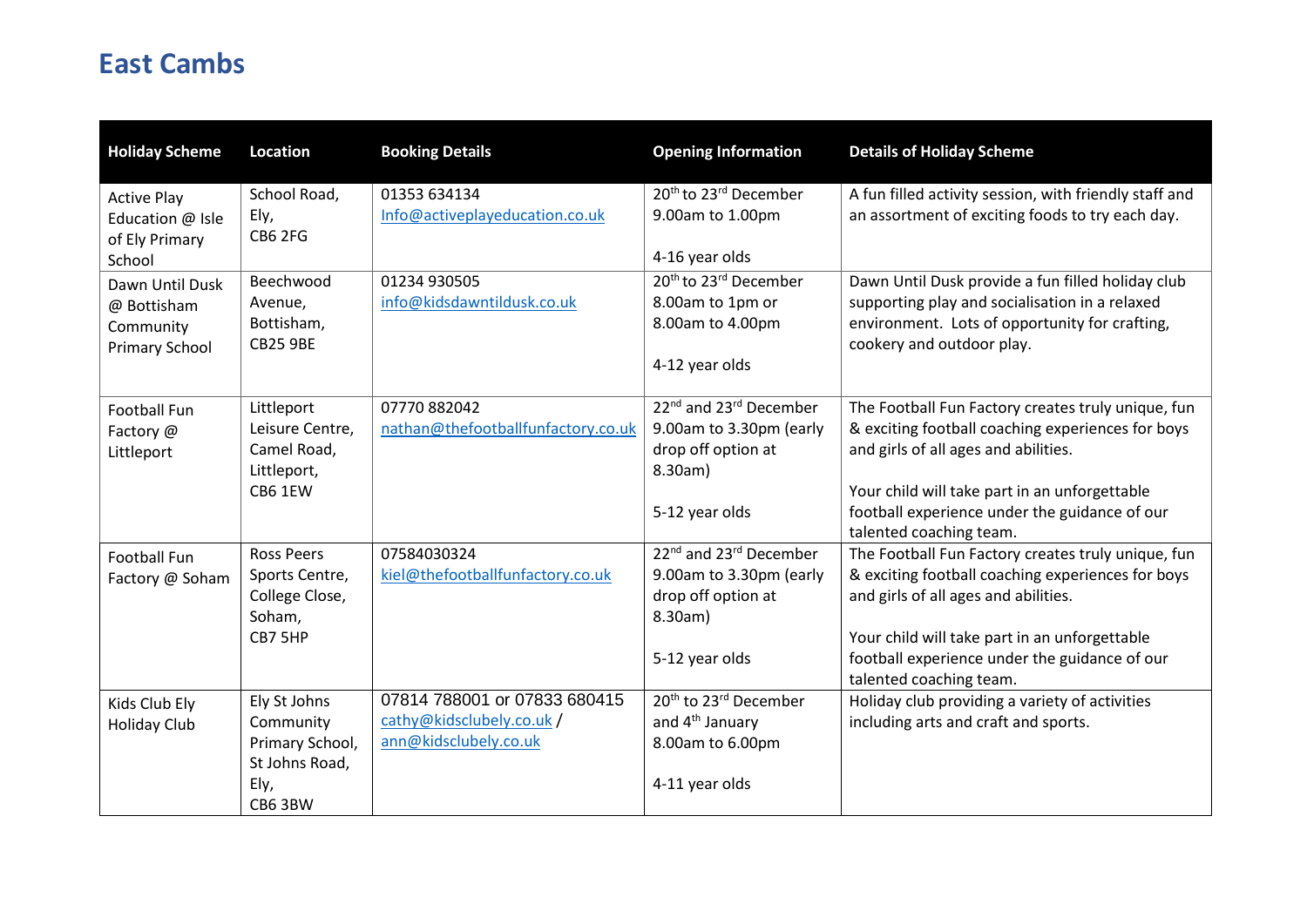<span id="page-17-2"></span><span id="page-17-1"></span><span id="page-17-0"></span>

| Norwich City<br>Football Club RDP<br>@ Kings Ely<br>College        | Barton Road,<br>Ely, CB7 4DB                  | 07468 495381<br>Matt.Clements@canaries.co.uk  | 20 <sup>th</sup> and 21 <sup>st</sup> December<br>8.30am to 4.00pm<br>4-14 year olds | Norwich City FC Regional Development<br>Programme provides hundreds of children with<br>top-quality football and sports experiences in the<br>school holidays every year.<br>We have Football and Multi-Sports Camps running<br>at venues across Cambridgeshire and whether<br>participants are general sports fans, new to<br>football and sports or already a budding Canaries<br>superstar, the programme has been put together<br>to provide a fun holiday activity experience. |
|--------------------------------------------------------------------|-----------------------------------------------|-----------------------------------------------|--------------------------------------------------------------------------------------|-------------------------------------------------------------------------------------------------------------------------------------------------------------------------------------------------------------------------------------------------------------------------------------------------------------------------------------------------------------------------------------------------------------------------------------------------------------------------------------|
| Premier<br>Education @ The<br><b>Hive Leisure</b><br>Centre        | 15 Ely Leisure<br>Village,<br>Ely,<br>CB6 2FE | 01353 720456<br>rgammon@premier-education.com | 20th, 21st and 23rd<br>December<br>8.45am to 3.30pm<br>5-11 year olds                | Multi-Sport & Activity Camps: Delivering a wide<br>variety of activities across the duration of the<br>camp, children enjoy a mixture of sport, games,<br>and arts as well as some activities that would not<br>be delivered within a school curriculum.<br>With a daily routine which mirrors a school day, it<br>adds a familiar structure in what is often a child's<br>first pathway into community sport - especially as<br>many settings are indeed primary school venues.    |
| Premier<br>Education @ The<br>Weatheralls<br><b>Primary School</b> | Pratt Street,<br>Soham,<br>CB7 5BH            | 01353 720456<br>rgammon@premier-education.com | 20 <sup>th</sup> to 23 <sup>rd</sup> December<br>8.45am to 4.00pm<br>5-11 year olds  | Multi-Sport & Activity Camps: Delivering a wide<br>variety of activities across the duration of the<br>camp, children enjoy a mixture of sport, games,<br>and arts as well as some activities that would not<br>be delivered within a school curriculum.<br>With a daily routine which mirrors a school day, it<br>adds a familiar structure in what is often a child's<br>first pathway into community sport - especially as<br>many settings are indeed primary school venues.    |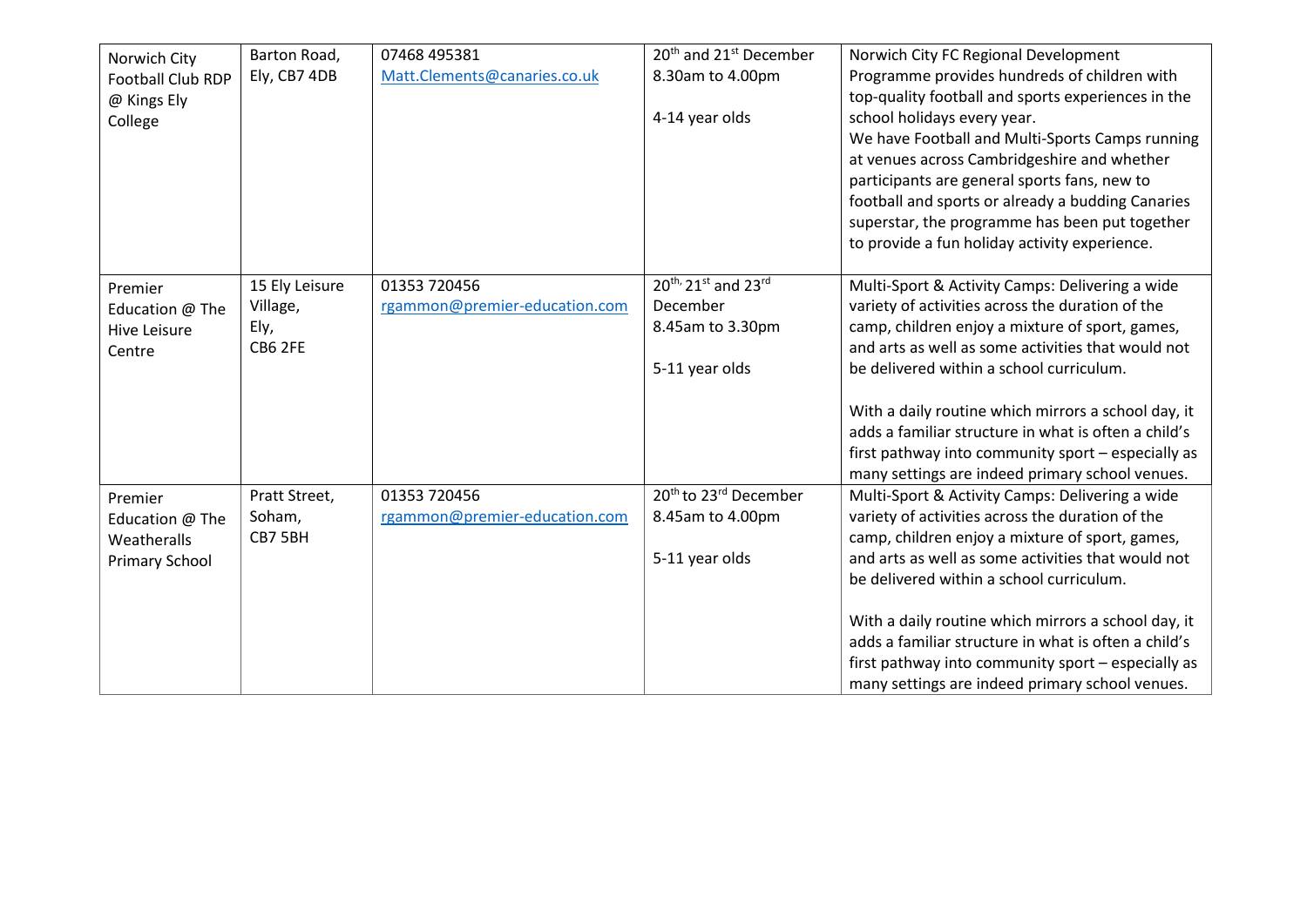## <span id="page-18-0"></span>**Fenland**

<span id="page-18-3"></span><span id="page-18-2"></span><span id="page-18-1"></span>

| <b>Holiday Scheme</b>                         | Location                                                                                     | <b>Booking Details</b>                              | <b>Opening Information</b>                                                                                                  | <b>Details of Holiday Scheme</b>                                                                                                                                                                                                                                                                                                    |
|-----------------------------------------------|----------------------------------------------------------------------------------------------|-----------------------------------------------------|-----------------------------------------------------------------------------------------------------------------------------|-------------------------------------------------------------------------------------------------------------------------------------------------------------------------------------------------------------------------------------------------------------------------------------------------------------------------------------|
| Fenland Youth<br>Radio                        | 8 Peel House,<br>Whittlesey,<br><b>PE7 1AY</b>                                               | 01733 612039<br>management@fenlandyouthradio.com    | 20 <sup>th</sup> and 21 <sup>st</sup> December<br>9.00am to 1.00pm<br>8-16 year olds                                        | Fenland Youth Radio is about providing a voice<br>and a platform for young people. This could be a<br>desire to share a passion for music, an avenue for<br>new, unsigned acts to get some air time, perfect<br>for those who which to ignite conversation about<br>the topics that matter, be it political, cultural or<br>social. |
| <b>Football Fun</b><br>Factory @<br>Chatteris | Cromwell<br>Community<br>College,<br>Wenny Road,<br>Chatteris,<br><b>PE16 6UU</b>            | 07445 445127<br>matthew@thefootballfunfactory.co.uk | 20 <sup>th</sup> to 23 <sup>rd</sup> December<br>9.00am to 3.30pm (early<br>drop off option at<br>8.30am)<br>5-12 year olds | The Football Fun Factory creates truly unique, fun<br>& exciting football coaching experiences for boys<br>and girls of all ages and abilities.<br>Your child will take part in an unforgettable<br>football experience under the guidance of our<br>talented coaching team.                                                        |
| Football Fun<br>Factory @<br>Wisbech          | <b>Thomas</b><br>Clarkson<br>Academy,<br>Corporation<br>Road,<br>Wisbech,<br><b>PE13 2SE</b> | 07928 088822<br>Albany@thefootballfunfactory.co.uk  | 20 <sup>th</sup> to 23 <sup>rd</sup> December<br>9.00am to 3.30pm (early<br>drop off option at<br>8.30am)<br>5-12 year olds | The Football Fun Factory creates truly unique, fun<br>& exciting football coaching experiences for boys<br>and girls of all ages and abilities.<br>Your child will take part in an unforgettable<br>football experience under the guidance of our<br>talented coaching team.                                                        |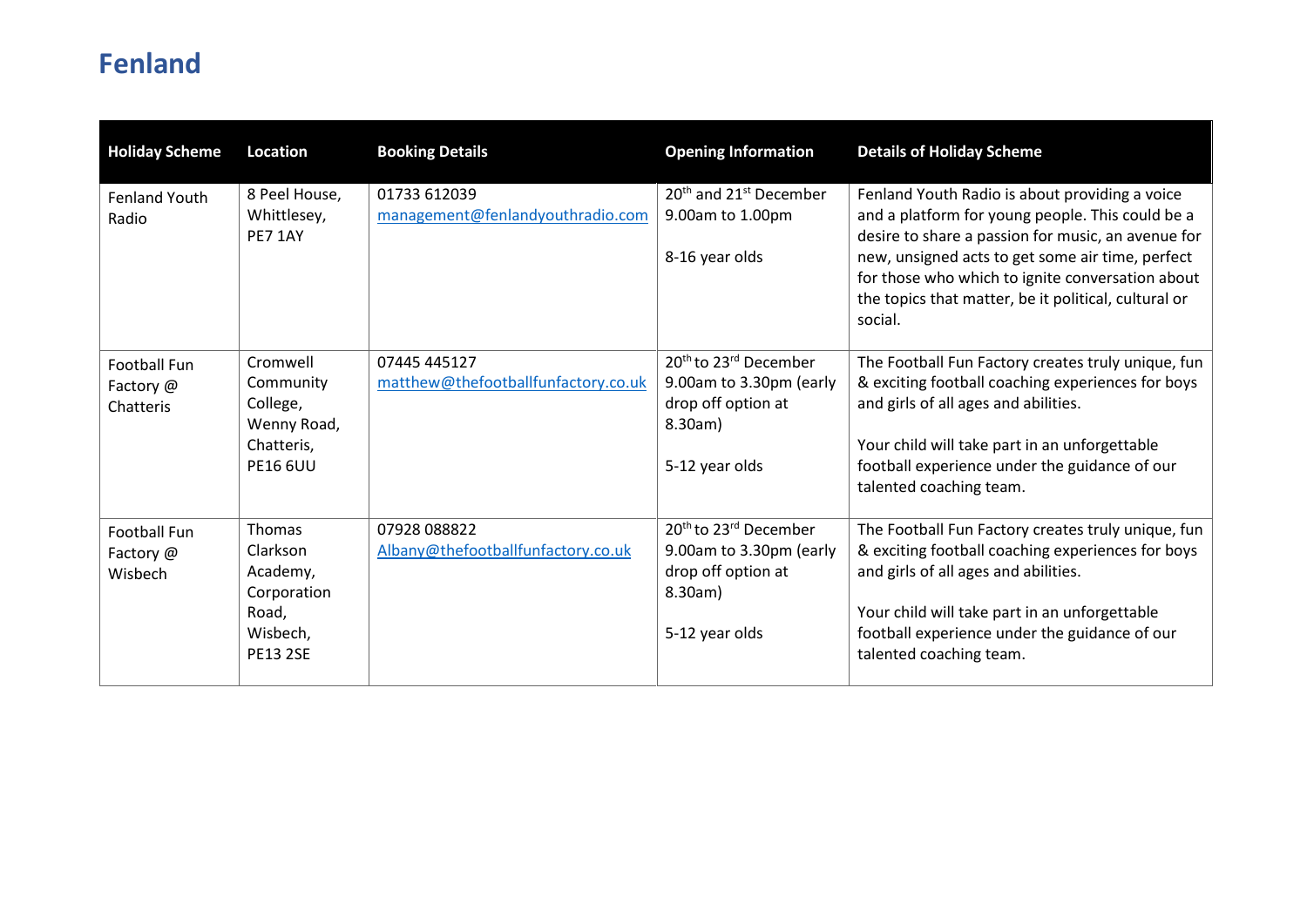<span id="page-19-2"></span><span id="page-19-1"></span><span id="page-19-0"></span>

| Jorden Gill Next      | Wenny Road,       | 07494058063                   | 20 <sup>th</sup> to 23 <sup>rd</sup> December | JG NXTGEN Adventure Cooks programme food             |
|-----------------------|-------------------|-------------------------------|-----------------------------------------------|------------------------------------------------------|
| Generation @          | Chatteris,        | jnapgill@btopenworld.com      | 10.00am to 2.00pm                             | and physical activity go hand in hand.               |
| Cromwell              | <b>PE16 6UU</b>   |                               |                                               | Non-contact boxing activities with professional      |
| Community             |                   |                               | 11-15 year olds                               | boxer Jordan Gill activities to help with hand eye   |
| College               |                   |                               |                                               | coordination, games to help with agility like        |
|                       |                   |                               |                                               | dodgeball all activities will be delivered by        |
|                       |                   |                               |                                               | experienced coaches, all equipment will be           |
|                       |                   |                               |                                               | provided and all sessions will adhere to covid       |
|                       |                   |                               |                                               | rules with all equipment cleaned during and after    |
|                       |                   |                               |                                               | each day. Other games will be delivered during       |
|                       |                   |                               |                                               | the week as well as food activities create your      |
|                       |                   |                               |                                               | own work out menu for you and your family.           |
| Premier               | <b>Burnsfield</b> | 01353 720456                  | 20 <sup>th</sup> to 23 <sup>rd</sup> December | Multi-Sport & Activity Camps: Delivering a wide      |
| Education @           | Street,           | rgammon@premier-education.com | 8.45am to 3.30pm                              | variety of activities across the duration of the     |
| Kingsfield            | Chatteris,        |                               |                                               | camp, children enjoy a mixture of sport, games,      |
| <b>Primary School</b> | <b>PE16 6ET</b>   |                               | 5-11 year olds                                | and arts as well as some activities that would not   |
|                       |                   |                               |                                               | be delivered within a school curriculum.             |
|                       |                   |                               |                                               |                                                      |
|                       |                   |                               |                                               | With a daily routine which mirrors a school day, it  |
|                       |                   |                               |                                               | adds a familiar structure in what is often a child's |
|                       |                   |                               |                                               | first pathway into community sport - especially      |
|                       |                   |                               |                                               | as many settings are indeed primary school           |
|                       |                   |                               |                                               | venues.                                              |
| Premier               | Ramnoth Road,     | 07967337505                   | 20 <sup>th</sup> to 23 <sup>rd</sup> December | Multi-Sport & Activity Camps: Delivering a wide      |
| Education @           | Wisbech,          | rgammon@premier-education.com | 9.00am to 3.15pm                              | variety of activities across the duration of the     |
| Nene & Ramnoth        | <b>PE13 2JB</b>   |                               |                                               | camp, children enjoy a mixture of sport, games,      |
| Junior School         |                   |                               | 5-11 year olds                                | and arts as well as some activities that would not   |
|                       |                   |                               |                                               | be delivered within a school curriculum.             |
|                       |                   |                               |                                               |                                                      |
|                       |                   |                               |                                               | With a daily routine which mirrors a school day, it  |
|                       |                   |                               |                                               | adds a familiar structure in what is often a child's |
|                       |                   |                               |                                               | first pathway into community sport - especially      |
|                       |                   |                               |                                               | as many settings are indeed primary school           |
|                       |                   |                               |                                               | venues.                                              |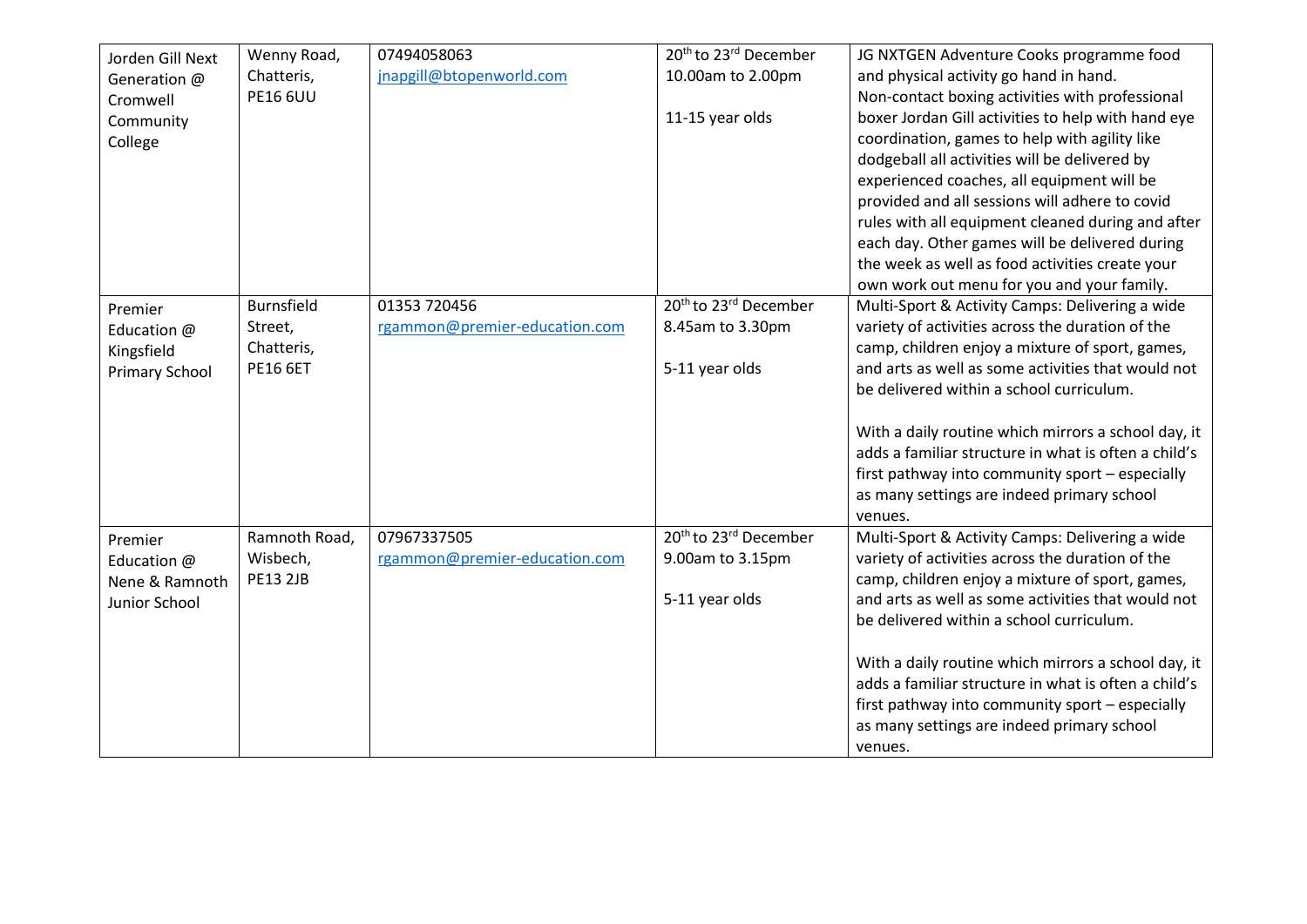<span id="page-20-4"></span><span id="page-20-3"></span><span id="page-20-2"></span><span id="page-20-1"></span><span id="page-20-0"></span>

| Sport2day         | <b>All Saints</b> | 07702 529817              | 22 <sup>nd</sup> to 23 <sup>rd</sup> December | Sport2day sessions will include a wide variety of   |
|-------------------|-------------------|---------------------------|-----------------------------------------------|-----------------------------------------------------|
| Holiday Club      | Interchurch       | info@sport2day.co.uk      | 8.30am to 4.30pm                              | sports like Dodgeball, Archery, Golf, Football,     |
|                   | Academy,          |                           |                                               | Basketball, and many many more! All run by our      |
|                   | County Road,      |                           | 5-12 year olds                                | fully qualified, insured and experienced coaches    |
|                   | March,            |                           |                                               | to ensure your children are having fun, making      |
|                   | <b>PE15 8ND</b>   |                           |                                               | friends and being safe and active. There will also  |
|                   |                   |                           |                                               | be arts and crafts, forest skills and team building |
|                   |                   |                           |                                               | activities too during each day.                     |
|                   |                   |                           |                                               |                                                     |
|                   |                   |                           |                                               | Each of our sessions will provide a free breakfast  |
|                   |                   |                           |                                               | and hot lunch plus health and food education        |
|                   |                   |                           |                                               | sessions to learn more about our bodies and the     |
|                   |                   |                           |                                               | different foods we eat.                             |
| Vicky Findley and | Wisbech           | 07930877944               | 20 <sup>th</sup> to 23 <sup>rd</sup> December | Mother and daughter childminding team. With         |
| Victoria Hawkins  |                   | vixfindley@yahoo.com      | 9.00am to 3.00pm                              | over 30 years of knowledge and experience. A        |
| (Childminders)    |                   |                           |                                               | fun, safe, family orientated setting.               |
|                   |                   |                           | 4-8 year olds                                 |                                                     |
| Young People      | The Centre City   | 01354 650645              | 20 <sup>th</sup> to 23 <sup>rd</sup> December | Young People March holiday sessions include         |
| March             | Road,             | admin@ypm.org.uk          | 12.00pm-4.00pm                                | arts-n-crafts, fun activities, games and outside    |
|                   | March,            |                           |                                               | sports with fully trained youth workers in a        |
|                   | <b>PE15 9LS</b>   |                           | 7-16 year olds                                | secure location.                                    |
| Youths of         | Oasis Centre      | 07913 163438              | 20 <sup>th</sup> to 23 <sup>rd</sup> December | Access to positive activities, support and          |
| Fenland Wisbech   | St Michael's      | youthsoffenland@gmail.com | 10.30am to 2.30pm                             | guidance, a safe environment, meet new people,      |
|                   | Avenue            |                           |                                               | have fun!                                           |
|                   | Wisbech           |                           | 6-16 year olds                                |                                                     |
|                   | <b>PE13 3NR</b>   |                           |                                               |                                                     |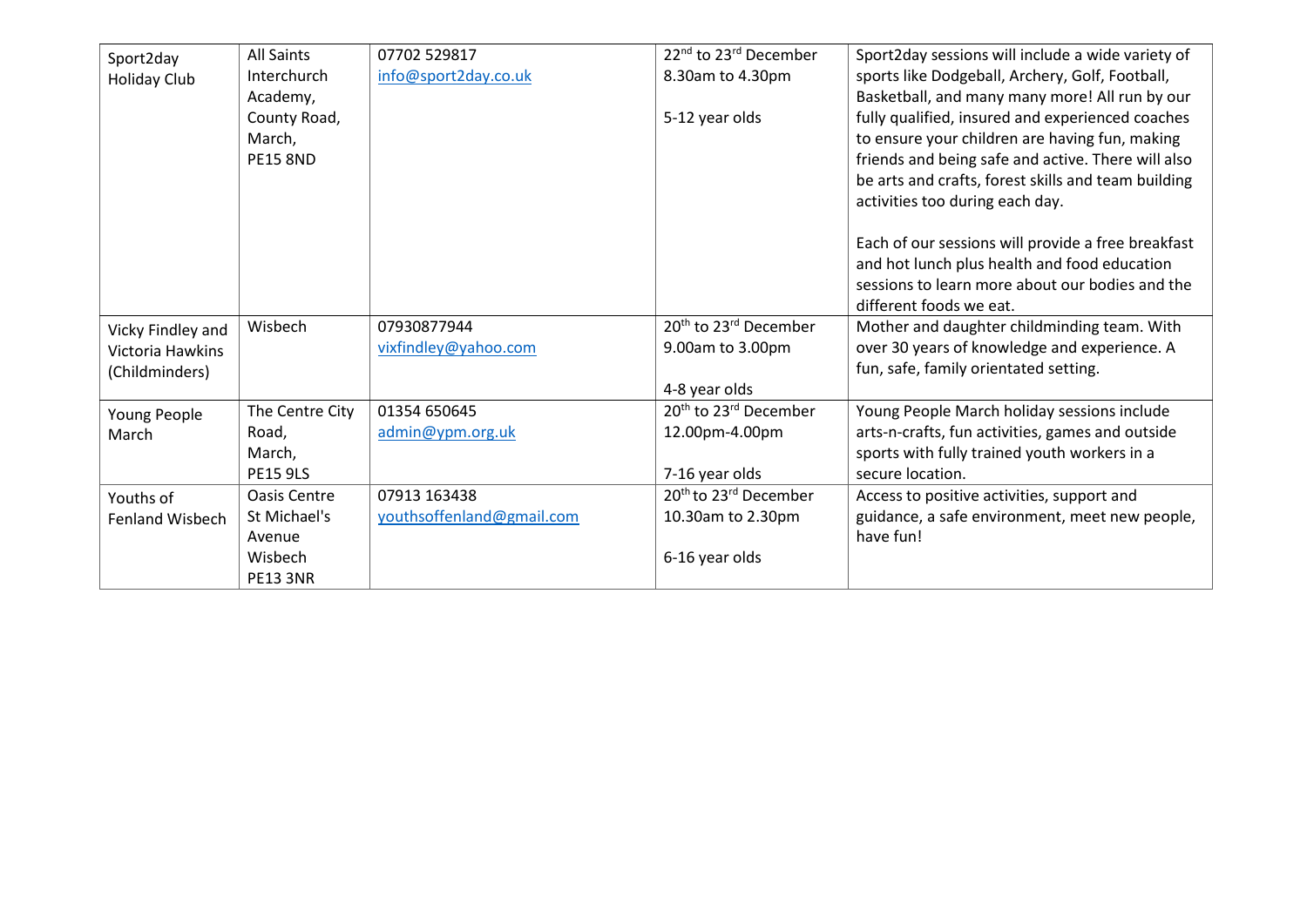# **Huntingdonshire**

<span id="page-21-4"></span><span id="page-21-3"></span><span id="page-21-2"></span><span id="page-21-1"></span><span id="page-21-0"></span>

| <b>Holiday Scheme</b>  | <b>Location</b>             | <b>Booking Details</b>                              | <b>Opening Information</b>                                        | <b>Details of Holiday Scheme</b>                                                   |
|------------------------|-----------------------------|-----------------------------------------------------|-------------------------------------------------------------------|------------------------------------------------------------------------------------|
| Apricot Holiday        | Apricot<br>Preschool,       | 01480 473551<br>apricotpreschool@sunhilldaycare.com | 20 <sup>th</sup> to 23 <sup>rd</sup> December<br>7.30am to 6.30pm | We offer a home from home experience<br>where children can explore their interests |
| Club                   | Almond Road,                |                                                     |                                                                   | further and learn while they play.                                                 |
|                        | St Neots,<br>PE19 1DZ       |                                                     | 4-8 year olds                                                     |                                                                                    |
| Bernadette             | Huntingdon                  | 07720201130                                         | 20th and 23rd                                                     | Home based Childminders providing a range                                          |
| Ducket                 |                             | littleexplorershuntingdon@gmail.com                 | December                                                          | of fun activities, promoting keeping active                                        |
| (Childminder)          |                             |                                                     | 8.15am to 5.15pm                                                  | and healthy eating.                                                                |
|                        |                             |                                                     | 4-11 year olds                                                    |                                                                                    |
| <b>Brampton Kids</b>   | <b>Brampton Village</b>     | 01480 375064                                        | 4 <sup>th</sup> January                                           | Please see our website for more details                                            |
| Club                   | Primary,                    | bramptonkidsclub@icloud.com                         | 8.00am to 6.00pm                                                  | www.bkcltd.co.uk                                                                   |
|                        | School,<br>The Green,       |                                                     | 4-11 year olds                                                    |                                                                                    |
|                        | Brampton,                   |                                                     |                                                                   |                                                                                    |
|                        | <b>PE28 4RF</b>             |                                                     |                                                                   |                                                                                    |
| Dawn until Dusk        | Almond Road,                | 01234 930505                                        | 20 <sup>th</sup> to 23 <sup>rd</sup> December                     | Dawn Until Dusk provide a fun filled holiday                                       |
| @ Priory Park          | St Neots,                   | info@kidsdawntildusk.co.uk                          | 8.00am to 4.00pm                                                  | club supporting play and socialisation in a                                        |
| Infant School          | PE19 1DZ                    |                                                     |                                                                   | relaxed environment. Lots of opportunity                                           |
|                        |                             | 07502 600505                                        | 4-9 year olds<br>20 <sup>th</sup> and 21 <sup>st</sup> December   | for crafting, cookery and outdoor play.                                            |
| <b>Football Fun</b>    | Alconbury<br>Memorial Hall, | jordan@thefootballfunfactory.co.uk                  | 9.00am to 3.30pm                                                  | The Football Fun Factory creates truly<br>unique, fun & exciting football coaching |
| Factory @<br>Alconbury | School Lane,                |                                                     | (early drop off option                                            | experiences for boys and girls of all ages and                                     |
|                        | Alconbury,                  |                                                     | at 8.30am)                                                        | abilities.                                                                         |
|                        | Huntingdon,                 |                                                     |                                                                   |                                                                                    |
|                        | <b>PE28 4EQ</b>             |                                                     | 5-12 year olds                                                    | Your child will take part in an unforgettable                                      |
|                        |                             |                                                     |                                                                   | football experience under the guidance of                                          |
|                        |                             |                                                     |                                                                   | our talented coaching team.                                                        |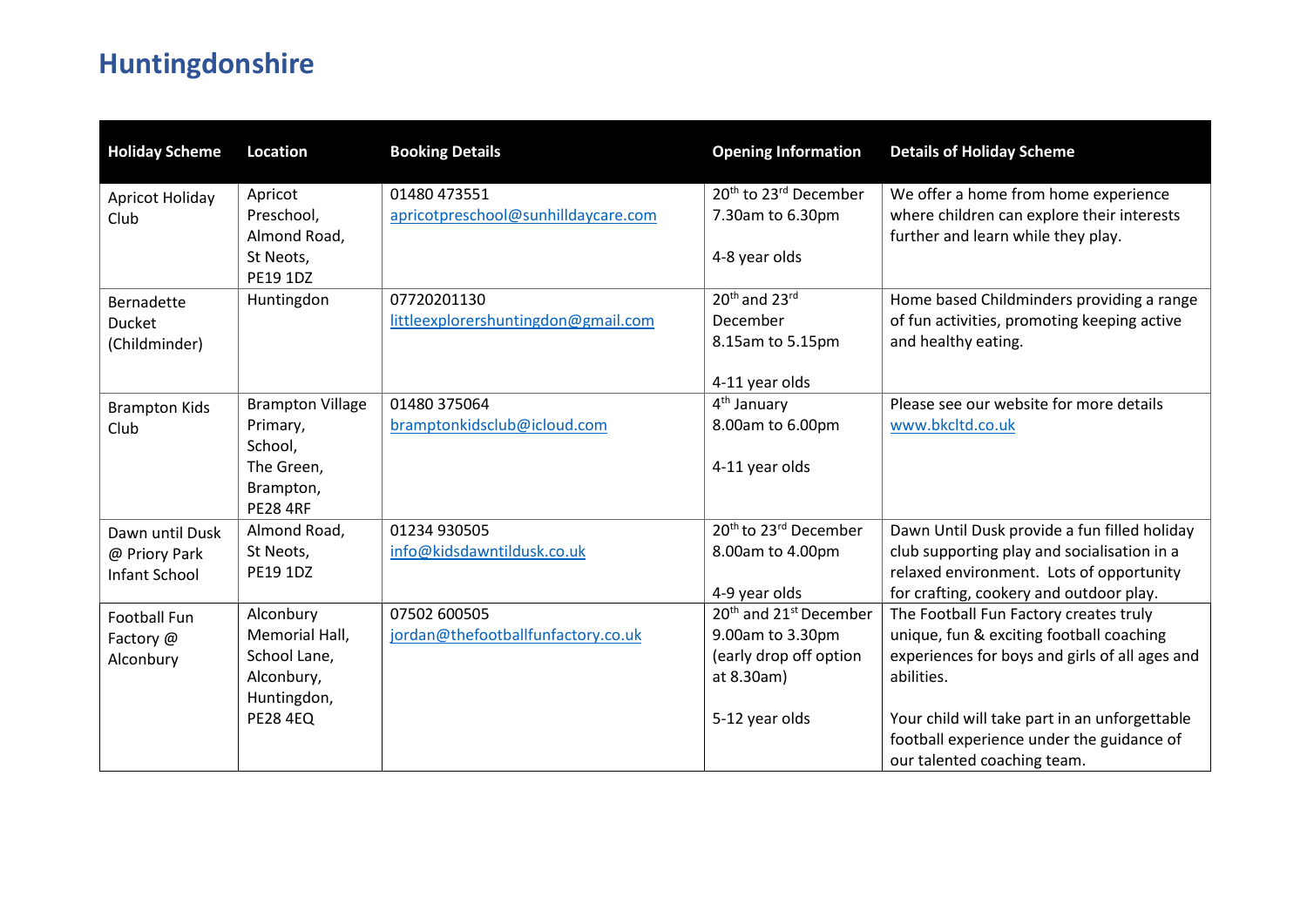<span id="page-22-4"></span><span id="page-22-3"></span><span id="page-22-2"></span><span id="page-22-1"></span><span id="page-22-0"></span>

| <b>Football Fun</b><br>Factory @<br>Huntingdon                   | One Leisure,<br>St Peters Road,<br>Huntingdon,<br><b>PE29 7DA</b>                         | 07502 600505<br>jordan@thefootballfunfactory.co.uk | 22 <sup>nd</sup> and 23 <sup>rd</sup> December<br>9.00am to 3.30pm<br>(early drop off option<br>at 8.30am)<br>5-12 year olds | The Football Fun Factory creates truly<br>unique, fun & exciting football coaching<br>experiences for boys and girls of all ages<br>and abilities.<br>Your child will take part in an<br>unforgettable football experience under<br>the guidance of our talented coaching<br>team. |
|------------------------------------------------------------------|-------------------------------------------------------------------------------------------|----------------------------------------------------|------------------------------------------------------------------------------------------------------------------------------|------------------------------------------------------------------------------------------------------------------------------------------------------------------------------------------------------------------------------------------------------------------------------------|
| <b>Football Fun</b><br>Factory @ St Ives                         | One Leisure<br>Indoor Centre,<br>Westwood Road,<br>St Ives,<br><b>PE27 6WU</b>            | 07714 192575<br>lee@thefootballfunfactory.co.uk    | 20 <sup>th</sup> to 23 <sup>rd</sup> December<br>9.00am to 3.30pm<br>(early drop off option<br>at 8.30am)<br>5-12 year olds  | The Football Fun Factory creates truly<br>unique, fun & exciting football coaching<br>experiences for boys and girls of all ages<br>and abilities.<br>Your child will take part in an<br>unforgettable football experience under                                                   |
|                                                                  |                                                                                           |                                                    |                                                                                                                              | the guidance of our talented coaching<br>team.                                                                                                                                                                                                                                     |
| Football Fun<br>Factory @ St<br><b>Neots</b>                     | Longsands<br>Academy,<br>Longsands<br>Parade,<br>St Neots,<br><b>PE19 1LQ</b>             | 07543 657188<br>kiefer@thefootballfunfactory.co.uk | 20 <sup>th</sup> and 21 <sup>st</sup> December<br>9.00am to 3.30pm<br>(early drop off option<br>at 8.30am)<br>5-12 year olds | The Football Fun Factory creates truly<br>unique, fun & exciting football coaching<br>experiences for boys and girls of all ages<br>and abilities.<br>Your child will take part in an<br>unforgettable football experience under<br>the guidance of our talented coaching          |
| Foxes Out of<br><b>School Club</b>                               | 14b Station Road,<br>Ramsey,<br><b>PE26 1JB</b>                                           | 01487 710341<br>foxes@ramsey-day-nursery.co.uk     | 20 <sup>th</sup> to 24 <sup>th</sup> December<br>7.30am to 6.00pm<br>4-11 year olds                                          | team<br>Foxes Out of School Club is open every<br>school holiday 7.30am-6.00pm (with the<br>exception of bank and public holidays).<br>We offer a wide range of activities for 4-<br>11 year old's and welcome children from<br>all areas to join us.                              |
| <b>Fun Times</b><br>Holiday Club @<br>Stukeley<br><b>Meadows</b> | Stukeley<br>Meadows<br>Primary School,<br>Wertheim Way,<br>Huntingdon,<br><b>PE29 6UH</b> | 07711568855<br>clairemcewan101@gmail.com           | 20 <sup>th</sup> to 23 <sup>rd</sup> December<br>and 4 <sup>th</sup> January<br>7.30am to 6.00pm                             | FunTimes provide a fun-filled programme<br>of activities and play opportunities that<br>are provided and supervised by qualified<br>and experienced staff.                                                                                                                         |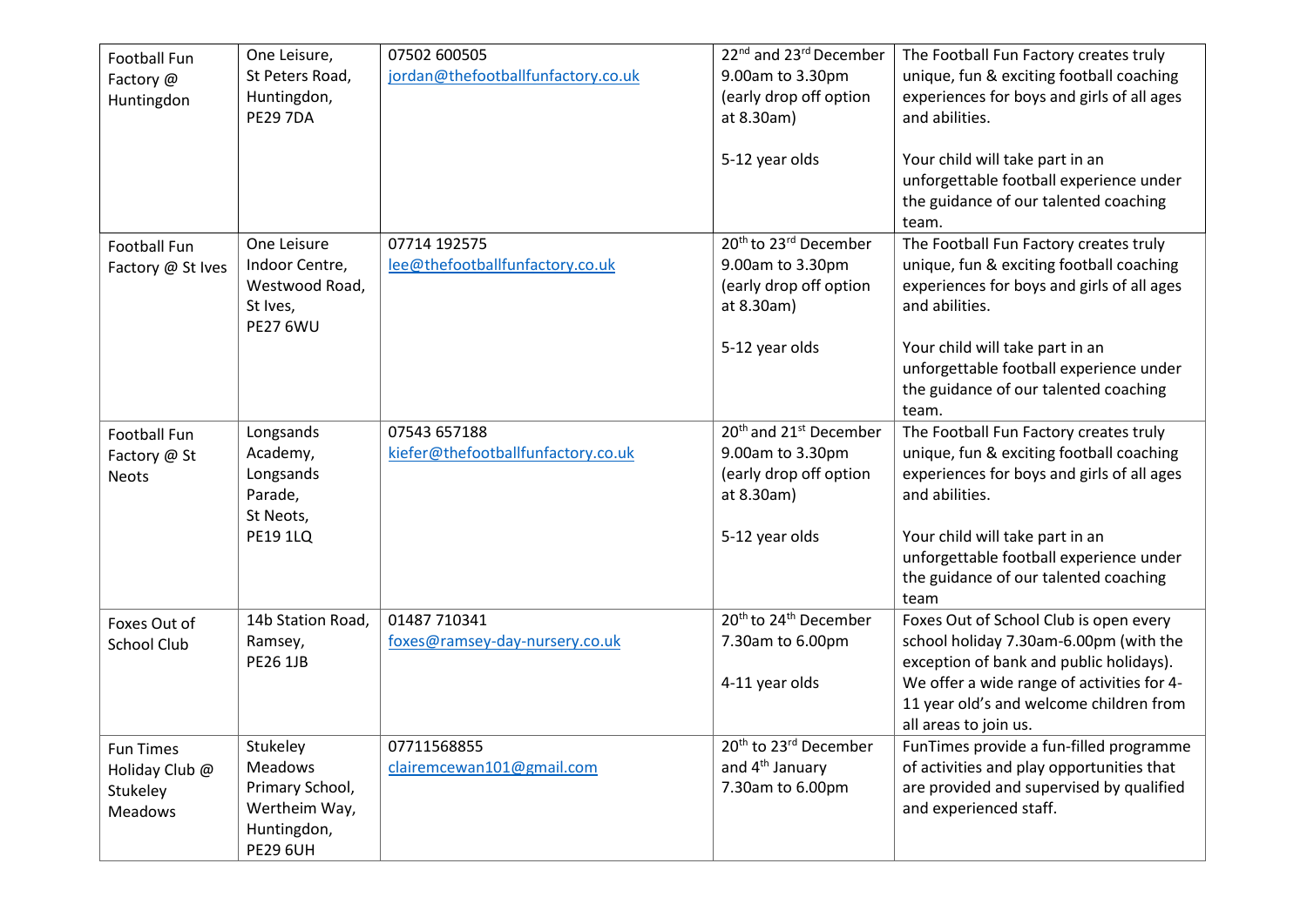<span id="page-23-1"></span><span id="page-23-0"></span>

| Grafham Water  | Chichester Way,                 | 01480 214574                        | 20 <sup>th</sup> and 21 <sup>st</sup> December | "Always remember that you are braver                                                                                                                                                                                                                                                                                                                                                                                                                                    |
|----------------|---------------------------------|-------------------------------------|------------------------------------------------|-------------------------------------------------------------------------------------------------------------------------------------------------------------------------------------------------------------------------------------------------------------------------------------------------------------------------------------------------------------------------------------------------------------------------------------------------------------------------|
| Centre $-$     | Perry,                          | grafham.water@cambridgeshire.gov.uk | 9.00am to 5.00 pm                              | than you believe and stronger than you                                                                                                                                                                                                                                                                                                                                                                                                                                  |
| Discovery Club | <b>PE28 0GW</b>                 |                                     |                                                | seem and smarter than you think"                                                                                                                                                                                                                                                                                                                                                                                                                                        |
|                |                                 |                                     | 8-16 year olds                                 | A.A.Milne                                                                                                                                                                                                                                                                                                                                                                                                                                                               |
|                |                                 |                                     |                                                | Our multi-activity Discovery Club is a<br>school holiday activity programme for<br>young people who want to try new<br>activities or develop existing skills, meet<br>new friends of a similar age and most<br>importantly have fun!                                                                                                                                                                                                                                    |
|                |                                 |                                     |                                                | Young people will learn skills in land<br>based activities such as archery, climbing,<br>high ropes, bushcraft and mountain<br>biking. Activity sessions start at 9.00am<br>when our instructors will lead the club<br>members on an action packed morning.<br>We will then provide them with a healthy<br>lunch followed by more activities through<br>the afternoon which will end at 4:30pm,<br>ready for you to pick your children up<br>between 5.00pm and 5.30pm. |
| Just Do Sport  | St Annes C of E                 | 07710 430014                        | 20 <sup>th</sup> and 21 <sup>st</sup> December | During our Christmas programme we will                                                                                                                                                                                                                                                                                                                                                                                                                                  |
|                | Primary School,<br>London Road, | justdosporthaf@gmail.com            | 8.30am to 4.30pm                               | be delivering a variety of different sports<br>and fun games for your children to take                                                                                                                                                                                                                                                                                                                                                                                  |
|                | Godmanchester,                  |                                     | 4-11 year olds                                 | part in, such as:                                                                                                                                                                                                                                                                                                                                                                                                                                                       |
|                | <b>PE29 2WW</b>                 |                                     |                                                | · Dodgeball, Archery, Cricket, Football,<br>Basketball, Dance, Gymnastics and<br>many more.<br>• Aliens Vs Zombies, Hide and seek,<br>capture the flag and many more.<br>• We will be offering nutritional support                                                                                                                                                                                                                                                      |
|                |                                 |                                     |                                                | and educational activities.                                                                                                                                                                                                                                                                                                                                                                                                                                             |
|                |                                 |                                     |                                                | • Medals and certificates and prizes for<br>children who attend.                                                                                                                                                                                                                                                                                                                                                                                                        |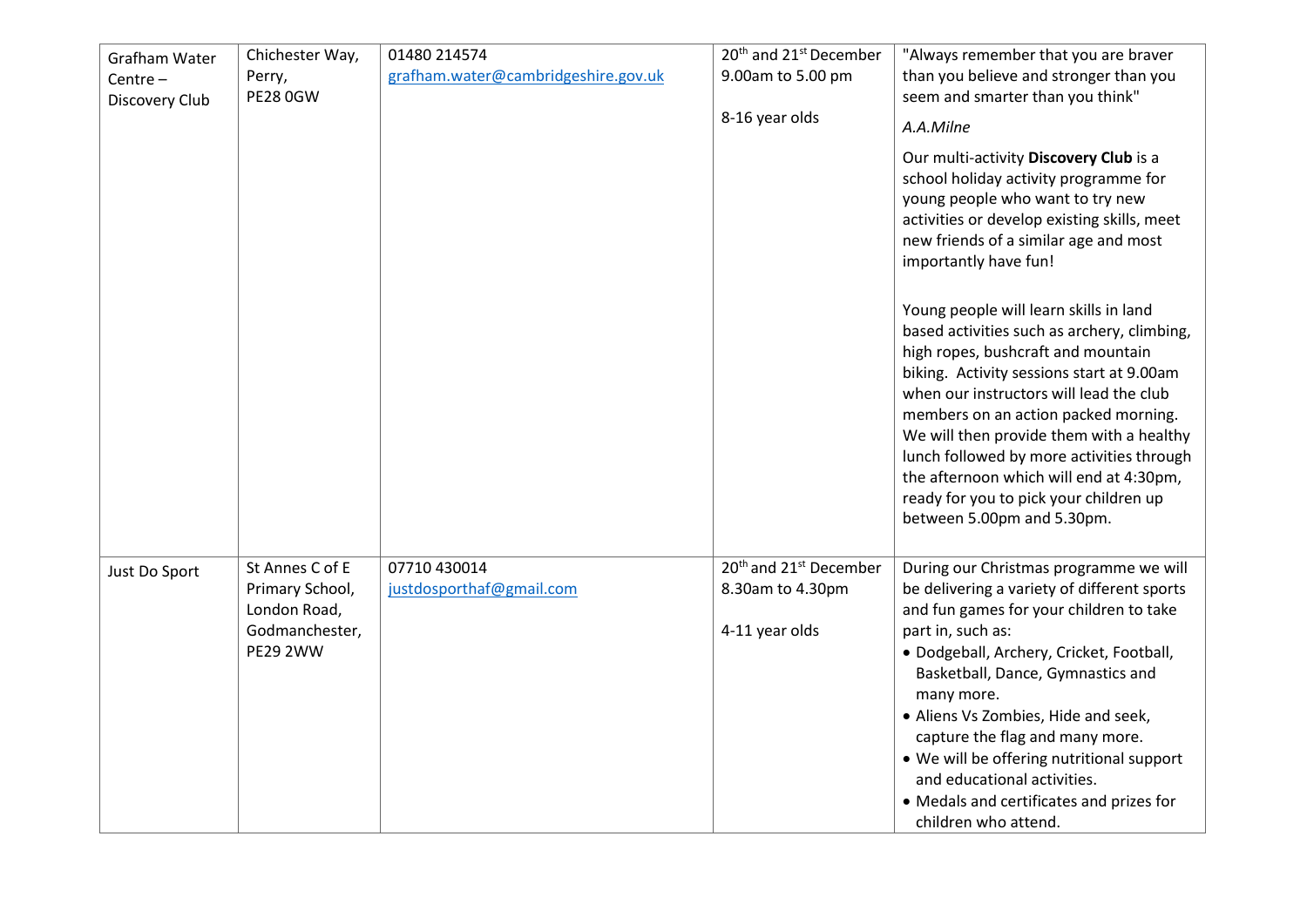<span id="page-24-3"></span><span id="page-24-2"></span><span id="page-24-1"></span><span id="page-24-0"></span>

| KidZone<br>@Sawtry Junior<br>Academy                            | Middlefield Road,<br>Sawtry,<br><b>PE28 5SH</b>                                            | 01487 832501<br>kidzone@sawtrydaynursery.co.uk | 20 <sup>th</sup> to 23 <sup>rd</sup> December<br>9.00am to 1.00pm or<br>1.00pm to 5.00pm<br>4-11 year olds | KidZone will be offering a range of sports<br>and fun activities including football, foot<br>golf and other ball skills, team games,<br>Martial arts, a bouncy castle and scooters.<br>We have a lots of Christmas arts and<br>crafts planned including table<br>decorations, puppet making, Rudolph<br>balloon modelling and Christmas crackers. |
|-----------------------------------------------------------------|--------------------------------------------------------------------------------------------|------------------------------------------------|------------------------------------------------------------------------------------------------------------|---------------------------------------------------------------------------------------------------------------------------------------------------------------------------------------------------------------------------------------------------------------------------------------------------------------------------------------------------|
|                                                                 |                                                                                            |                                                |                                                                                                            | Our seasonal cooking activities planned<br>may well include lots of cinnamon and the<br>odd mince pie or two!<br>Snacks and a two-course hot meal will be<br>included at no further cost.                                                                                                                                                         |
| Little Sproglets<br>Childcare<br>(Childminder<br>Jemma Barnard) | Fenstanton                                                                                 | littlesprogletschildcare@gmail.com             | 20 <sup>th</sup> to 23 <sup>rd</sup> December<br>9.00am to 5.30pm<br>4-12 year olds                        | Friendly childminder who strongly<br>believes in learning through play and the<br>positive impact of outdoor play and<br>learning, lots of time in the garden, at<br>parks, farms and woodland (puddle suits<br>and wellies at the ready).                                                                                                        |
| Multi-Active @<br>Huntingdon                                    | Houghton<br>Primary School,<br>Chapel Lane,<br>Houghton,<br>Huntingdon,<br><b>PE28 2AY</b> | 01462 351582<br>kevin.jones@multi-active.co.uk | 20 <sup>th</sup> to 23 <sup>rd</sup> December<br>9.00am to 4.00pm<br>4-13 year olds                        | Multi-Active provide experiences to<br>engage all children into being active. We<br>provide a wide range of activities from<br>sport to crafts and performing arts<br>www.multi-active.co.uk                                                                                                                                                      |
| Multi-Active @ St<br><b>Neots</b>                               | St Neots,<br>Wintringham<br>Road,<br>St Neots,<br><b>PE19 1NX</b>                          | 01462 351582<br>kevin.jones@multi-active.co.uk | 20 <sup>th</sup> to 23 <sup>rd</sup> December<br>9.00am to 4.00pm<br>5-13 year olds                        | Multi-Active provide experiences to<br>engage all children into being active. We<br>provide a wide range of activities from<br>sport to crafts and performing arts<br>www.multi-active.co.uk                                                                                                                                                      |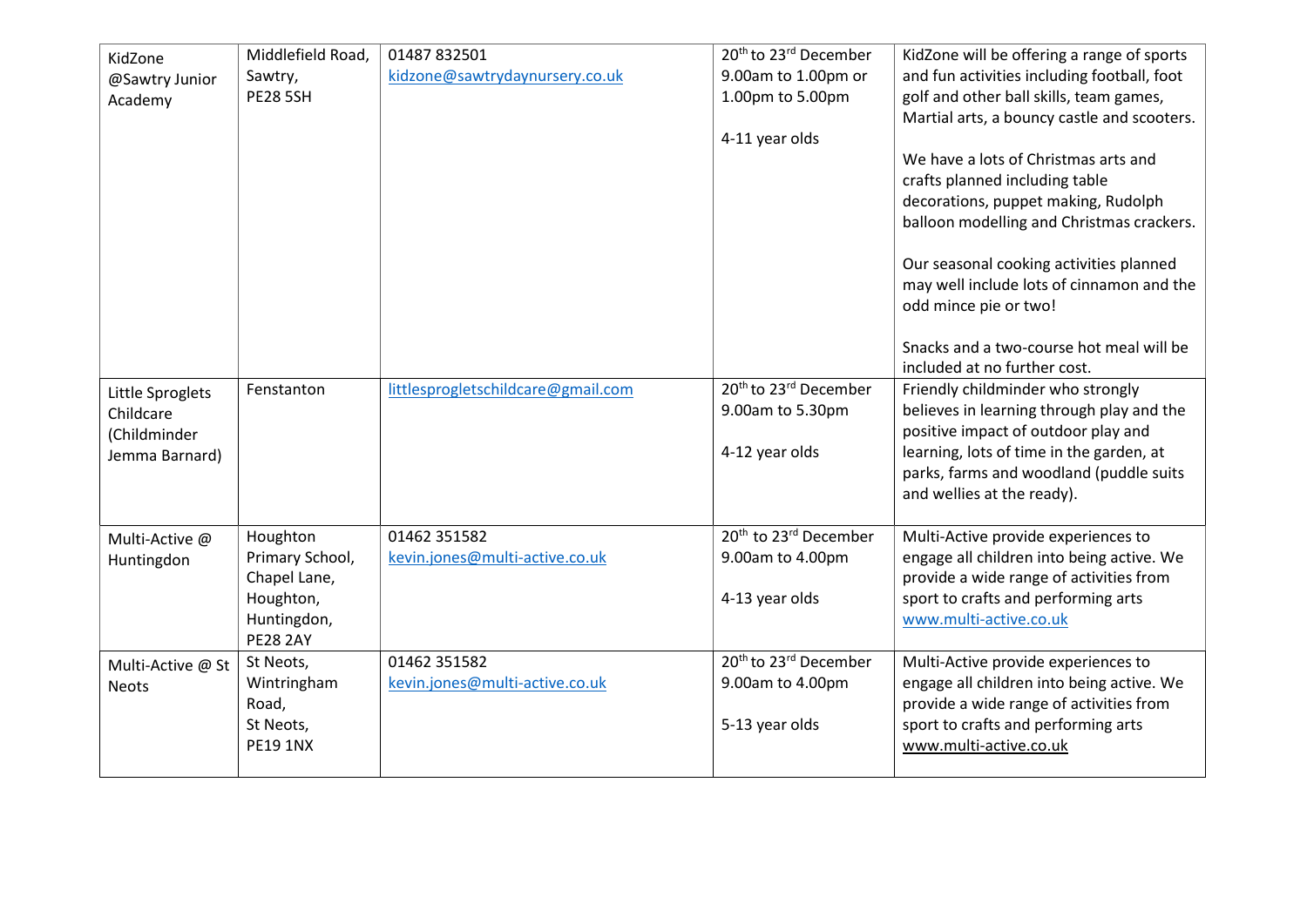<span id="page-25-3"></span><span id="page-25-2"></span><span id="page-25-1"></span><span id="page-25-0"></span>

| Norwich City<br><b>Football Club</b><br>RDP @ St Neots<br><b>Town Football</b><br>Club | Saint Neots,<br>Kester Way, PE19<br>6SL                                                      | 07468 495381<br>Matt.Clements@canaries.co.uk             | 22 <sup>nd</sup> and 23 <sup>rd</sup> December<br>8.30am to 4.00pm<br>4-14 year olds | Norwich City FC Regional Development<br>Programme provides hundreds of children<br>with top-quality football and sports<br>experiences in the school holidays every<br>vear.<br>We have Football and Multi-Sports Camps<br>running at venues across Cambridgeshire<br>and whether participants are general<br>sports fans, new to football and sports or<br>already a budding Canaries superstar, the<br>programme has been put together to                                               |
|----------------------------------------------------------------------------------------|----------------------------------------------------------------------------------------------|----------------------------------------------------------|--------------------------------------------------------------------------------------|-------------------------------------------------------------------------------------------------------------------------------------------------------------------------------------------------------------------------------------------------------------------------------------------------------------------------------------------------------------------------------------------------------------------------------------------------------------------------------------------|
| Oak Activities @<br><b>Upwood Primary</b><br>School                                    | Ramsey Road<br>Upwood<br>Huntingdon<br><b>PE26 2QA</b>                                       | 07342036029<br>tom.milner@oakactivities.com              | 20 <sup>th</sup> -23 <sup>rd</sup> December<br>9.00am to 4.00pm<br>5-11 year olds    | provide a fun holiday activity experience.<br>Multi-sports and activity camps for<br>primary school aged children                                                                                                                                                                                                                                                                                                                                                                         |
| Premier<br>Education @<br>Hartford Junior<br>School                                    | Mayfield<br>Crescent,<br>Huntingdon,<br><b>PE29 1UL</b>                                      | 01353 720456<br>rgammon@premier-education.com            | $20th$ to 23 <sup>rd</sup> December<br>8.45am to 4.00pm<br>5-11 year olds            | Multi-Sport & Activity Camps: Delivering a<br>wide variety of activities across the<br>duration of the camp, children enjoy a<br>mixture of sport, games, and arts as well<br>as some activities that would not be<br>delivered within a school curriculum.<br>With a daily routine which mirrors a<br>school day, it adds a familiar structure in<br>what is often a child's first pathway into<br>community sport - especially as many<br>settings are indeed primary school<br>venues. |
| Ramsey<br>Neighbourhood<br>Trust-BOSH<br>Play Scheme                                   | Ramsey<br>Community<br>Centre,<br><b>Stocking Fen</b><br>Road,<br>Ramsey,<br><b>PE26 2UR</b> | 01487 814897<br>youthclubs@ramseyneighbourhoodstrust.org | 19th, 22nd and 29th<br>December<br>10.00am to 4.00pm<br>4-16 year olds               | A variety of fun activities with something<br>for everyone!                                                                                                                                                                                                                                                                                                                                                                                                                               |